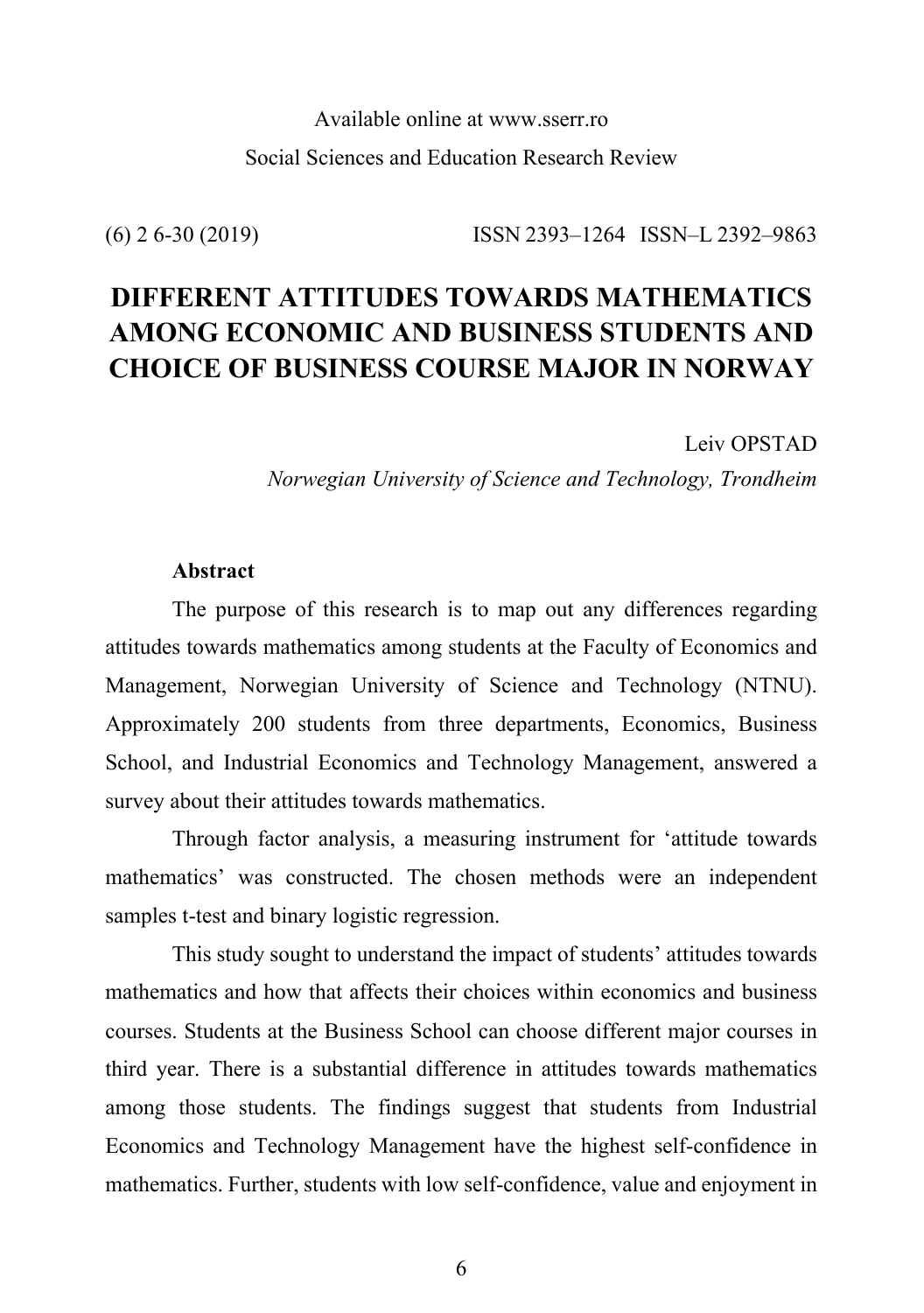mathematics tend to choose non-quantitative subjects such as marketing, organisation and management, while students with high scores prefer finance subjects.

This research confirms that those students who valued mathematics and view it as useful, choose mathematic related studies. Furthermore, there is a link between students' attitudes towards mathematics (enjoyment, value and selfconfidence) and their choice in further studies.

A student's confidence and interest in a field of study is related to their chosen major. One motivation is earlier experience within the field. If a student achieves good grades and has success in mathematics, it creates a positive attitude towards this subject and will influence the choice of studies.

**Keywords:** attitudes towards mathematics, quantitative analysis, business course major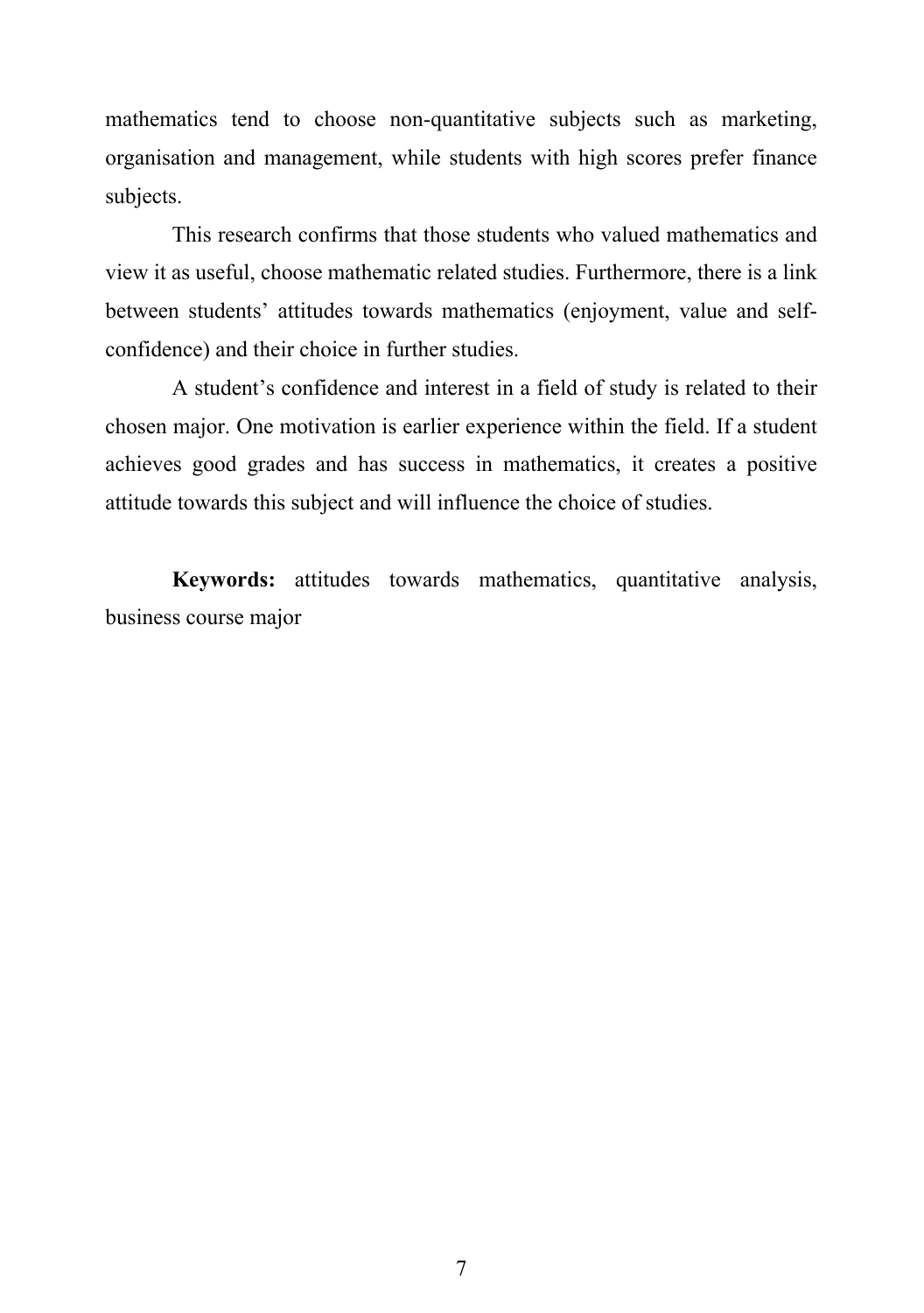## **Introduction**

Mathematics matters (Opstad, 2018; Kukey et. al., 2019). Many studies have examined attitudes towards mathematics using different versions of factors and instruments and analysed how they affect the choice of academic fields. At the Faculty of Economics and Management, Norwegian University of Science and Technology (NTNU), students can choose among many majors, especially in third year at Business School. By constructing an instrument to measure attitudes towards mathematics, we want to determine if Norwegian data show a link between attitudes towards mathematics and selection of business courses.

This study sought to understand the impact of business students' attitudes to mathematics on their choice of major at the Faculty of Economics and Management. The use of mathematics in business schools depends on the type of study fields, but one cannot complete the programme without operating with mathematics. Is there a link between attitudes towards mathematics and the choice of major? Is there any connection between the selection of and attitudes towards mathematics? The hypothesis is that students with a positive attitude towards mathematics choose quantitative subjects and vice versa, that is, those with poor scores in their attitude towards mathematics select non-quantitative majors. This type of information can be useful in planning future economics and business courses.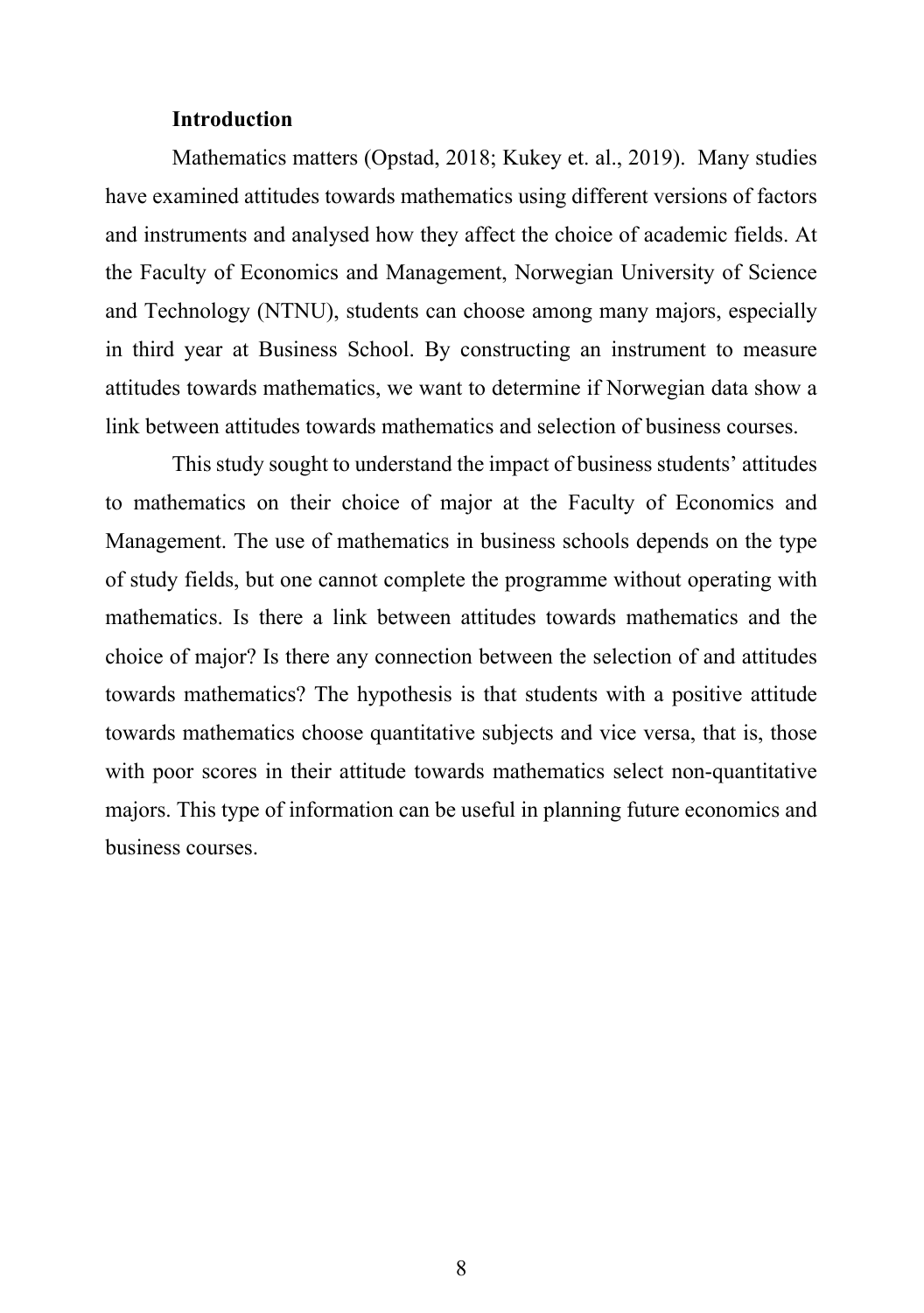#### **Literature review**

By using factor analysis, Tapia and Marsh (2004) identified four scales: (1) self-confidence; (2) value; (3) enjoyment; and (4) motivation to measure attitudes towards mathematics. The self-confidence scale achieved a high score. It was a combination of two original variables, anxiety and confidence. Motivation received the lowest score. Many researchers have used this fourscaled model (Guy et al., 2015; Huang &Lin, 2015; Majeed et al., 2013). Other studies have dropped the motivation component and limited the analysis to three indicators (Adelson & McCoach, 2011; Kiwanuka et al., 2017).

Business students find many aspects of mathematics valuable in their future careers (Champion et al. 2011).

There is a concern among researchers that high anxiety related to mathematics will have a negative impact on students' choices. Students with high mathematics anxiety get lower grades in mathematics courses (Sheffield & Hunt., 2006). There is a significant negative correlation between anxiety and results in mathematics.

Wilkins and Ma (2003) noted that taking calculus in high school resulted in viewing mathematics more positively than peers who did not take such courses. There is a connection between students' attitude towards mathematics (beliefs, values and self-concept) and the selection of math and science for further studies (Simkins et al., 2006; Musu-Gillette et al., 2015). Students with low attitudes towards mathematics tend to choose areas with minor mathematical content (Ashcraft, 2002; Morsanyi, 2019; LeFevre et al., 1992). In doing so, they can avoid mathematics. The choice of major is linked to a student's confidence and interest (Larson et al., 2006) and depends on their experience. Students who are not comfortable using mathematics tend to select non-quantitative majors (Brown et al., 2008). Many will try to avoid mathematics even though this field might be important for their careers (Anderson, 2007; Mutawah & Masooma, 2015). If students fail in mathematics, it effects their self-confidence negatively.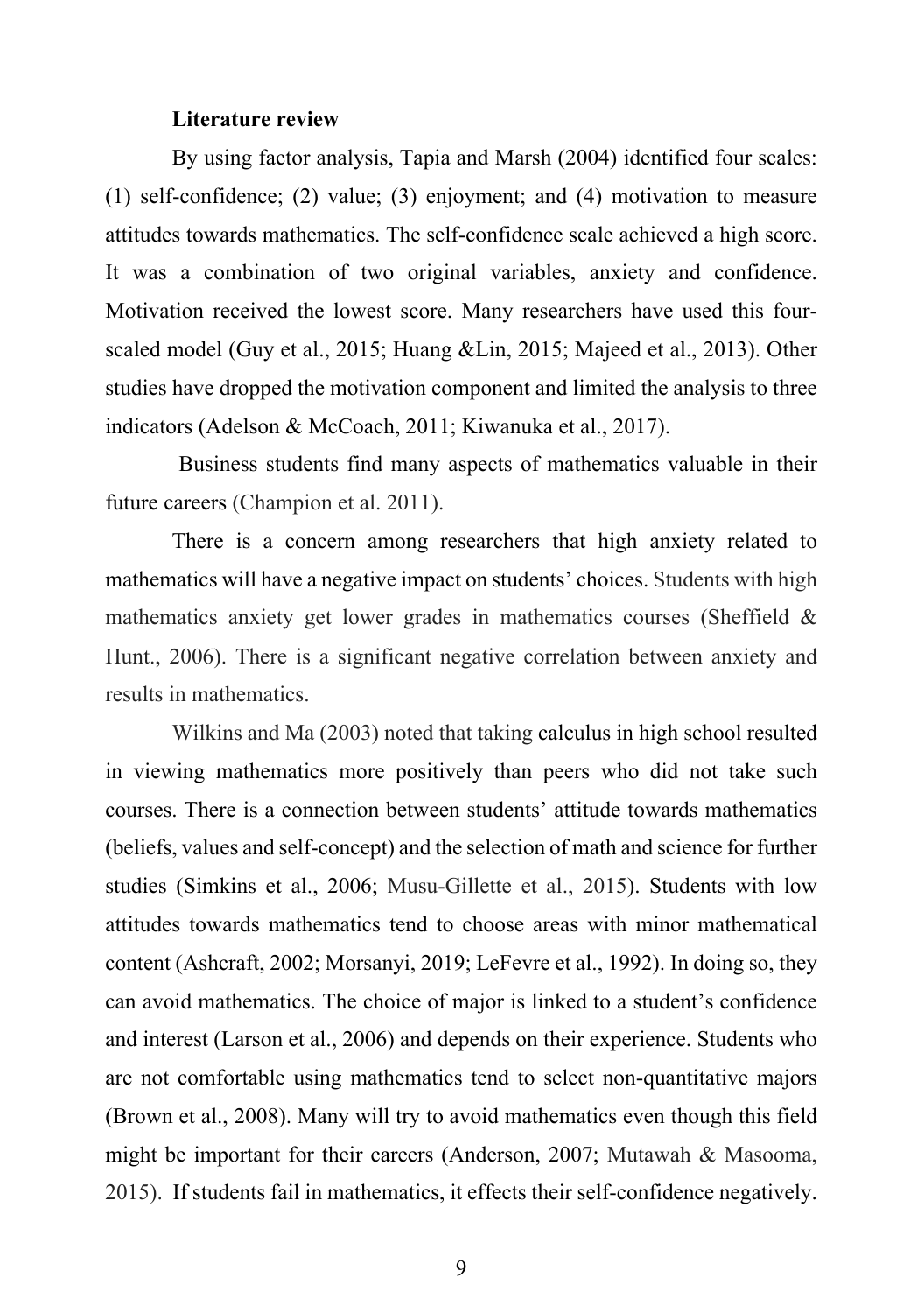Furthermore, those who have unenthusiastic attitudes towards mathematics obtain low grades in final exams (Nunez-et al., 2013). On the other hand, those successful with mathematics is more likely to choose mathematical related subjects (Federman et al., 2006; Watt, 2006).

Many students are not aware of the importance of mathematics. It is an issue of international concern that fewer students chose advanced mathematics (Hine, 2019; Murray, 2011). A skilled teacher can have an impact on students' attitudes towards mathematics, though Sonnert et al. (2015) did not find that using educational technology had any impact on attitudes towards mathematics.

The studies on the gender gap regarding attitudes towards mathematics give a mixed result. Frenzel et al. (2007) and Recber et.al.(2018) found a positive difference between male and female students in terms of attitude relating to mathematics. However, other studies did not find any significant gender differences (Mohd et al., 2011; Yeo et al., 2015).

#### **Data, methodology and results**

The first part presents the collected dat. In the next section methods of analyses and results are provided.

#### **Study sample**

Data were gathered by asking the students from the second year of three departments at the Faculty of Economics and Management to fill out a survey.

| Department                                 |        | Total in the   Number of students who |
|--------------------------------------------|--------|---------------------------------------|
|                                            | survey | took exams in this subject            |
| Economics<br>Industrial<br>and $\sqrt{75}$ |        | 130                                   |
| <b>Technology Management</b>               |        |                                       |
| Economics                                  | 20     | 38                                    |
| <b>Business School</b>                     | 122    | 213                                   |

**Table 1a.** The sample.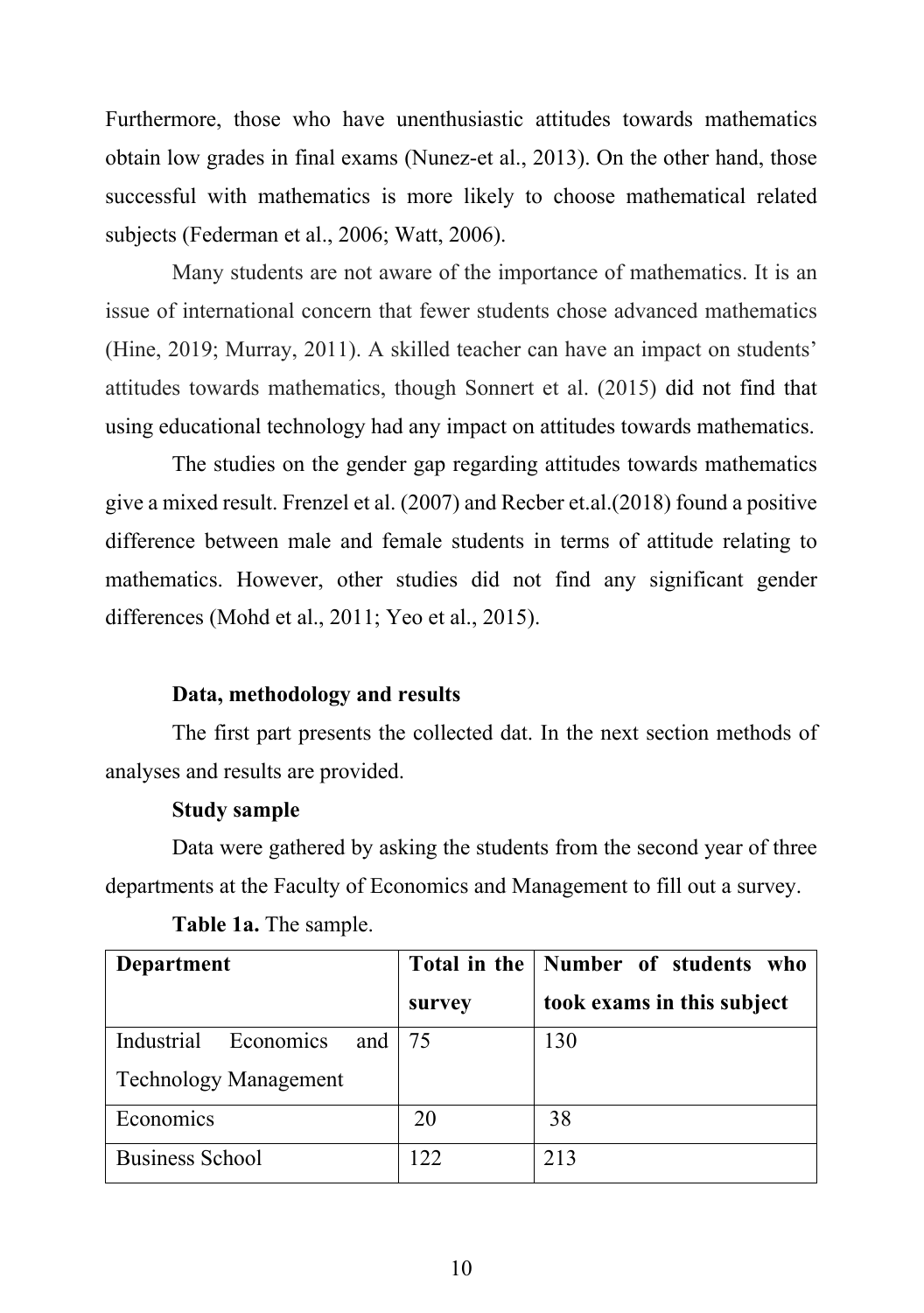| All | 217<br>$\sim$ 4 $\pm$ | 381 |
|-----|-----------------------|-----|
|     |                       |     |

The students taking a bachelor's degree at Business School have the same courses in the two first years but can choose from different majors in the third year. They can choose from different options, including finance, non-quantitative courses (management, marketing) and other business courses (accounting, financial management), as shown in Table 1b.

|                          | All |
|--------------------------|-----|
| Finance courses          | 39  |
| Non-quantitative courses | 16  |
| Other business courses   | 46  |
| <b>Business School</b>   |     |

The results are from autumn 2018. The students responded to a survey during an obligatory course except for the Economics Department where questionnaires were from a voluntary subject. Most of students chose to answer, but the data did not include students who were absent at the course on that day. Responses were received from 217 students (106 females), which is less than 60 per cent. The survey was non-randomly allocated. Due to the lack of data, the representativeness of the final sample is not compared with the final sample of all enrolled students. However, this has been done in an earlier research (Bonesrønning & Opstad, 2015). There were small differences between the sample and the entire population. We suppose the situation is the same for this sample as well.

### **Methodology and results**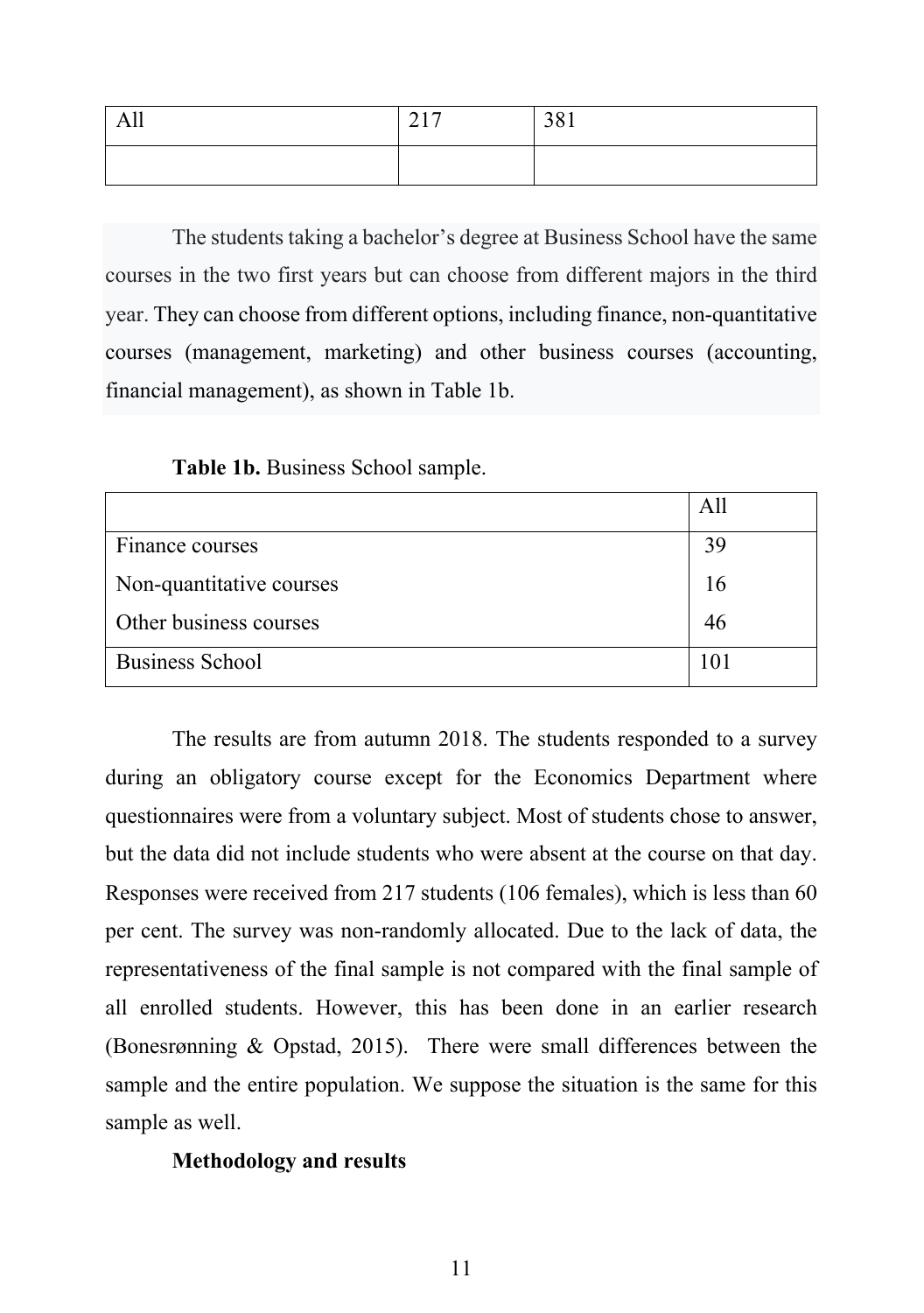Students' attitudes towards mathematics can be measured by using the Attitudes Towards Mathematics Inventory (ATMI) (Tapia & Marsh, 2004). Sundre et al. (2012) used this method for Norwegian students without making any factor analysis. It is not obvious how well these international questions fit Norwegian students. The instrument for measuring attitudes towards mathematics was constructed from the collected data. The factors were extracted by using a fixed factor matrix. Like many other studies (Lim & Chapman, 2013), the analysis is limited to only three factors: (i) enjoyment of mathematics; (ii) self-confidence in mathematics; and (iii) value of mathematics. The given motivation did not give a clear result using factor analysis and was removed from the analysis. Lim & Chapman (2013) eliminated this subscale due to a high correlation between motivation and enjoyment ( $r = 0.96$ ). This shorter version met the requirements for using factor analysis.

The creation of the factor analysis was founded on the following principles (Adelson & McCoach, 2011):

(a) The coefficient for each item was 0.4 or more;

(b) The coefficient for non-relevant items was not higher than 0.3;

(c) The difference between relevant and non-relevant factors was higher than  $t$  0.2;

(d) The value if Cronbach's alpha is at least 0,70.

The results of the factor analysis using principal components are shown in Table 2

**Table 2a.** Factor analysis (A seven-point Likert scale was selected where strongly disagree  $= 1$  and strongly agree  $= 7$ .

|  | No. Item                   | <b>Factor</b> | $\vert$ Cronbach's |
|--|----------------------------|---------------|--------------------|
|  | (seven-point Likert scale) | loading       | alpha              |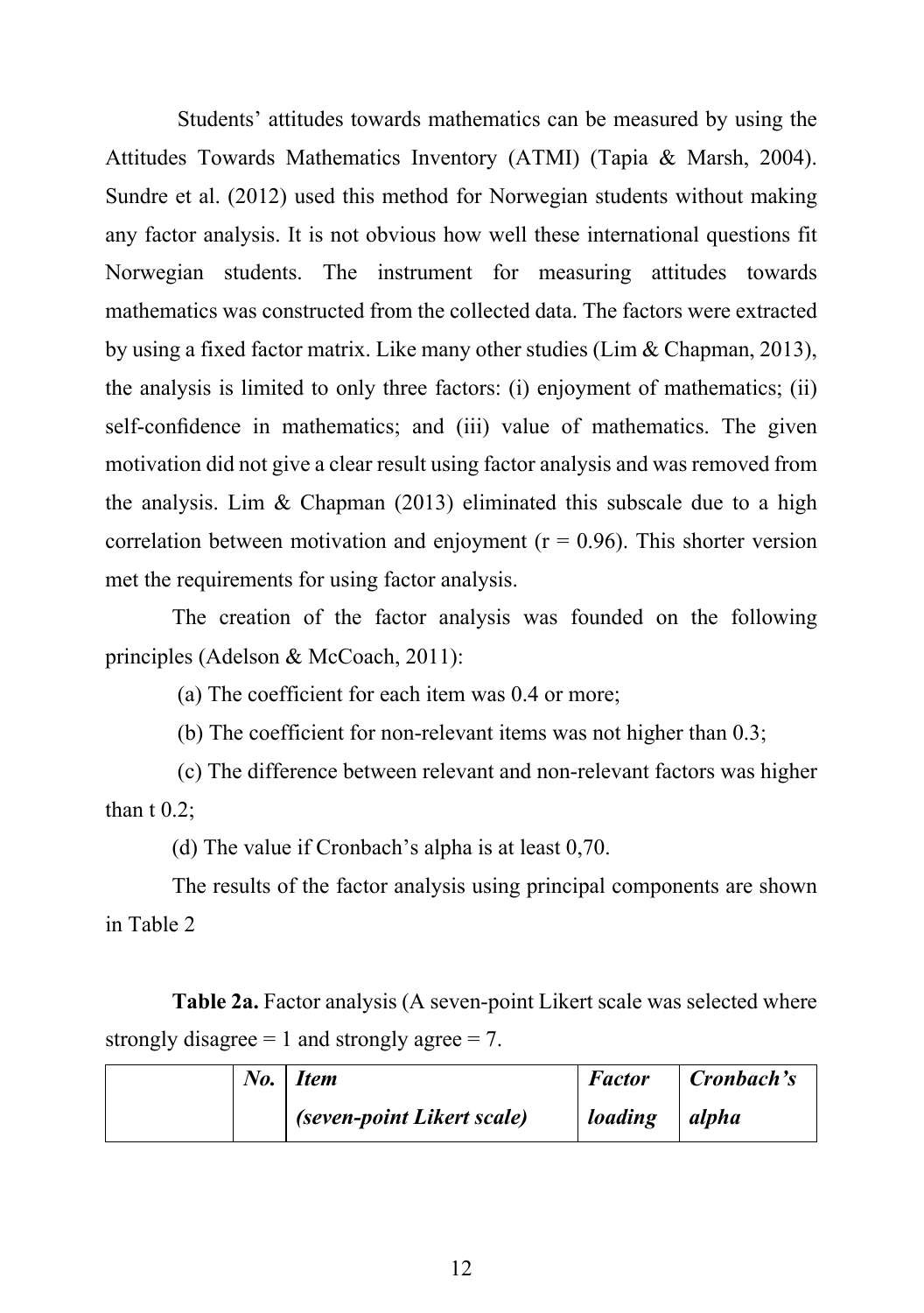| confidence<br>think about having to do a<br>mathematical<br>problem<br>(reversed score)<br>0.863<br>$\overline{2}$<br>Mathematics makes me feel<br>uncomfortable<br><i>(reversed)</i><br>score)<br>$\mathfrak{Z}$<br>0.855<br>Studying mathematics makes<br>me feel nervous (reversed<br>score)<br>0.823<br>I am always confused in $my$<br>$\overline{4}$<br>mathematics class (reversed<br>score)<br>5<br>I am always under a terrible $\vert 0.810 \vert$<br>strain in a maths class<br>0.719<br>6<br>Mathematics does not scare<br>me at all<br>$\overline{7}$<br>Mathematics is one of my most $\vert 0.719 \rangle$<br>dreaded subjects (reversed<br>score)<br>My mind goes blank and I am<br>8<br>0.634<br>unable to think clearly when<br>working with<br>mathematics<br>(reversed score)<br>9<br>I hear<br>0.585<br>When<br>the<br>word<br>mathematics, I have a feeling<br>of dislike | Self- | $\mathcal{I}$ | It makes me nervous to even | 0.908 | 0.921 |
|-------------------------------------------------------------------------------------------------------------------------------------------------------------------------------------------------------------------------------------------------------------------------------------------------------------------------------------------------------------------------------------------------------------------------------------------------------------------------------------------------------------------------------------------------------------------------------------------------------------------------------------------------------------------------------------------------------------------------------------------------------------------------------------------------------------------------------------------------------------------------------------------------|-------|---------------|-----------------------------|-------|-------|
|                                                                                                                                                                                                                                                                                                                                                                                                                                                                                                                                                                                                                                                                                                                                                                                                                                                                                                 |       |               |                             |       |       |
|                                                                                                                                                                                                                                                                                                                                                                                                                                                                                                                                                                                                                                                                                                                                                                                                                                                                                                 |       |               |                             |       |       |
|                                                                                                                                                                                                                                                                                                                                                                                                                                                                                                                                                                                                                                                                                                                                                                                                                                                                                                 |       |               |                             |       |       |
|                                                                                                                                                                                                                                                                                                                                                                                                                                                                                                                                                                                                                                                                                                                                                                                                                                                                                                 |       |               |                             |       |       |
|                                                                                                                                                                                                                                                                                                                                                                                                                                                                                                                                                                                                                                                                                                                                                                                                                                                                                                 |       |               |                             |       |       |
|                                                                                                                                                                                                                                                                                                                                                                                                                                                                                                                                                                                                                                                                                                                                                                                                                                                                                                 |       |               |                             |       |       |
|                                                                                                                                                                                                                                                                                                                                                                                                                                                                                                                                                                                                                                                                                                                                                                                                                                                                                                 |       |               |                             |       |       |
|                                                                                                                                                                                                                                                                                                                                                                                                                                                                                                                                                                                                                                                                                                                                                                                                                                                                                                 |       |               |                             |       |       |
|                                                                                                                                                                                                                                                                                                                                                                                                                                                                                                                                                                                                                                                                                                                                                                                                                                                                                                 |       |               |                             |       |       |
|                                                                                                                                                                                                                                                                                                                                                                                                                                                                                                                                                                                                                                                                                                                                                                                                                                                                                                 |       |               |                             |       |       |
|                                                                                                                                                                                                                                                                                                                                                                                                                                                                                                                                                                                                                                                                                                                                                                                                                                                                                                 |       |               |                             |       |       |
|                                                                                                                                                                                                                                                                                                                                                                                                                                                                                                                                                                                                                                                                                                                                                                                                                                                                                                 |       |               |                             |       |       |
|                                                                                                                                                                                                                                                                                                                                                                                                                                                                                                                                                                                                                                                                                                                                                                                                                                                                                                 |       |               |                             |       |       |
|                                                                                                                                                                                                                                                                                                                                                                                                                                                                                                                                                                                                                                                                                                                                                                                                                                                                                                 |       |               |                             |       |       |
|                                                                                                                                                                                                                                                                                                                                                                                                                                                                                                                                                                                                                                                                                                                                                                                                                                                                                                 |       |               |                             |       |       |
|                                                                                                                                                                                                                                                                                                                                                                                                                                                                                                                                                                                                                                                                                                                                                                                                                                                                                                 |       |               |                             |       |       |
|                                                                                                                                                                                                                                                                                                                                                                                                                                                                                                                                                                                                                                                                                                                                                                                                                                                                                                 |       |               |                             |       |       |
|                                                                                                                                                                                                                                                                                                                                                                                                                                                                                                                                                                                                                                                                                                                                                                                                                                                                                                 |       |               |                             |       |       |
|                                                                                                                                                                                                                                                                                                                                                                                                                                                                                                                                                                                                                                                                                                                                                                                                                                                                                                 |       |               |                             |       |       |
|                                                                                                                                                                                                                                                                                                                                                                                                                                                                                                                                                                                                                                                                                                                                                                                                                                                                                                 |       |               |                             |       |       |
|                                                                                                                                                                                                                                                                                                                                                                                                                                                                                                                                                                                                                                                                                                                                                                                                                                                                                                 |       |               |                             |       |       |
|                                                                                                                                                                                                                                                                                                                                                                                                                                                                                                                                                                                                                                                                                                                                                                                                                                                                                                 |       |               |                             |       |       |
|                                                                                                                                                                                                                                                                                                                                                                                                                                                                                                                                                                                                                                                                                                                                                                                                                                                                                                 |       |               |                             |       |       |
|                                                                                                                                                                                                                                                                                                                                                                                                                                                                                                                                                                                                                                                                                                                                                                                                                                                                                                 |       |               |                             |       |       |
|                                                                                                                                                                                                                                                                                                                                                                                                                                                                                                                                                                                                                                                                                                                                                                                                                                                                                                 |       |               |                             |       |       |
|                                                                                                                                                                                                                                                                                                                                                                                                                                                                                                                                                                                                                                                                                                                                                                                                                                                                                                 |       |               |                             |       |       |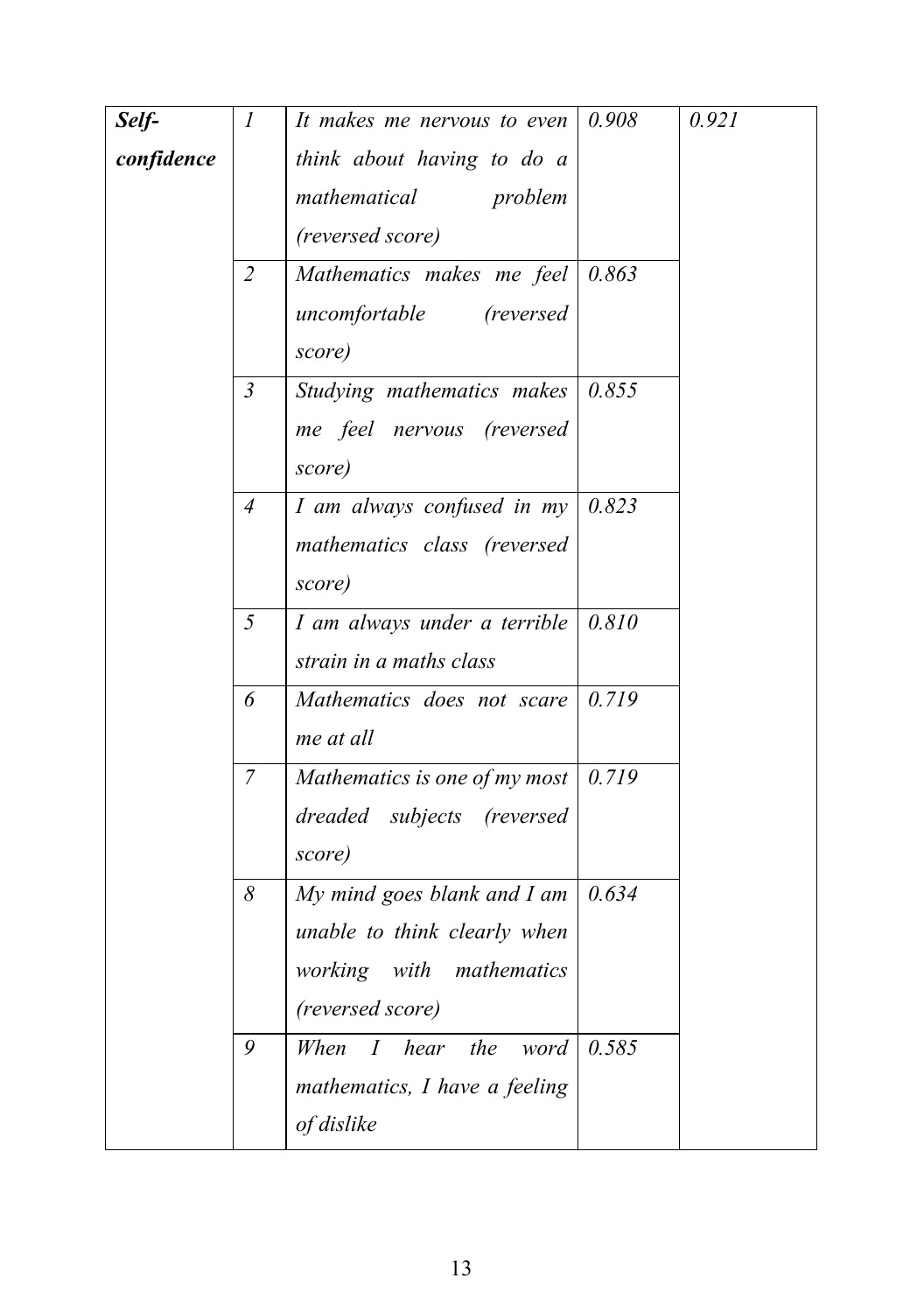| <b>Value</b> | $\mathcal{I}$    | Mathematics is<br>very<br>$\boldsymbol{a}$<br>worthwhile and necessary<br>subject    | 0.834 | 0.843 |
|--------------|------------------|--------------------------------------------------------------------------------------|-------|-------|
|              | $\overline{2}$   | Mathematics is one of the most<br>important subjects for people<br>to study          | 0.790 |       |
|              | $\overline{3}$   | A strong maths background<br>could<br>help<br>in<br>me<br>$m$ y<br>professional life | 0.773 |       |
|              | $\overline{4}$   | Mathematics is important in<br>everyday life                                         | 0.753 |       |
|              | 5                | I believe studying maths helps<br>me with problem solving in<br>other areas          | 0.614 |       |
| Enjoyment    | $\boldsymbol{l}$ | I would prefer to do an<br>assignment in maths than to<br>write an essay             | 0.820 | 0.687 |
|              | $\overline{2}$   | I am happier in my maths class<br>than in any other class                            | 0.779 |       |

The self-confidence category contains items measuring a student's certainty in a subject. The self-confidence category depends on a student's ability for success in mathematics. A nine-item scale was made to reflect this classification. The Cronbach's alpha score was high (0.91). The value factor, which includes four items, had a lower Cronpach' alfa score. It measures the usefulness and relevance of mathematics. The impact from the enjoyment category was weaker. It includes only two items, due to low factor loading.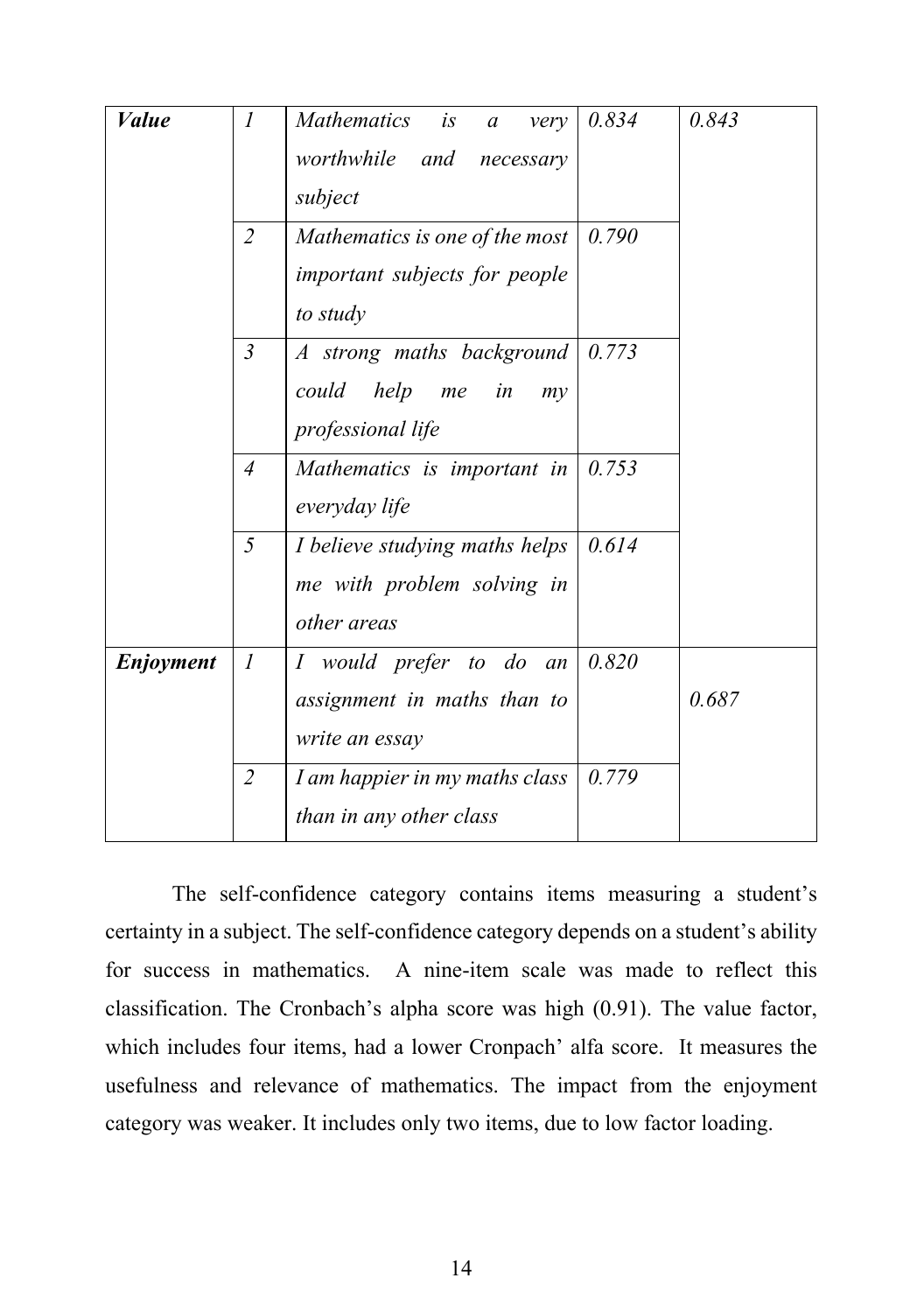|           | Department        |              |                | Gender       | <b>All</b>   |        |
|-----------|-------------------|--------------|----------------|--------------|--------------|--------|
|           | <b>Industrial</b> | Economic     | <b>Busines</b> | Female       | Male         |        |
|           | <b>Economics</b>  | $\mathbf{s}$ | s School       | $\mathbf{s}$ | $\mathbf{s}$ |        |
|           | and               |              |                |              |              |        |
|           | <b>Technology</b> |              |                |              |              |        |
|           | <b>Managemen</b>  |              |                |              |              |        |
|           | t                 |              |                |              |              |        |
| Self-     | 5.25              | 5.21         | 5.40           | 5.15         | 5.48         | 5.33   |
| confidenc | (0.87)            | (1.08)       | (0.84)         | (0.88)       | (0.85)       | (0.87) |
| e         |                   |              |                |              |              |        |
| Value     | 5.83              | 5.25         | 5.18           | 5.18         | 5.52         | 5.41   |
|           | (0.97)            | (1.29)       | (1.05)         | (1.02)       | (1.11)       | (1.09) |
|           |                   |              |                |              |              |        |
| Enjoymen  | 4.12              | 4.03         | 4.20           | 3.96         | 4.35         | 4.17   |
| t         | (1.30)            | (1.54)       | (1.35)         | (1.43)       | (1.25)       | (1.35) |
|           |                   |              |                |              |              |        |

**Table 3.** Attitudes among students depending on department and gender. Mean values (standard deviation in parenthesis).

The attitudes towards mathematics varies among departments. Students belonging to Industrial Economics and Technology Management have high values in attitudes towards mathematics. However, these students have slightly lower self-confidence than those belonging to the Business School. The data reveal a rather poor score in enjoyment for all three departments.

Table 4 a and 4b show the result of pairwise comparisons of means among business students using an independent samples t-test. The mean values for the three dimensions are between 2.7 and 5.8 for the three majors. The score is highest among the finance course students. Using an independent samples t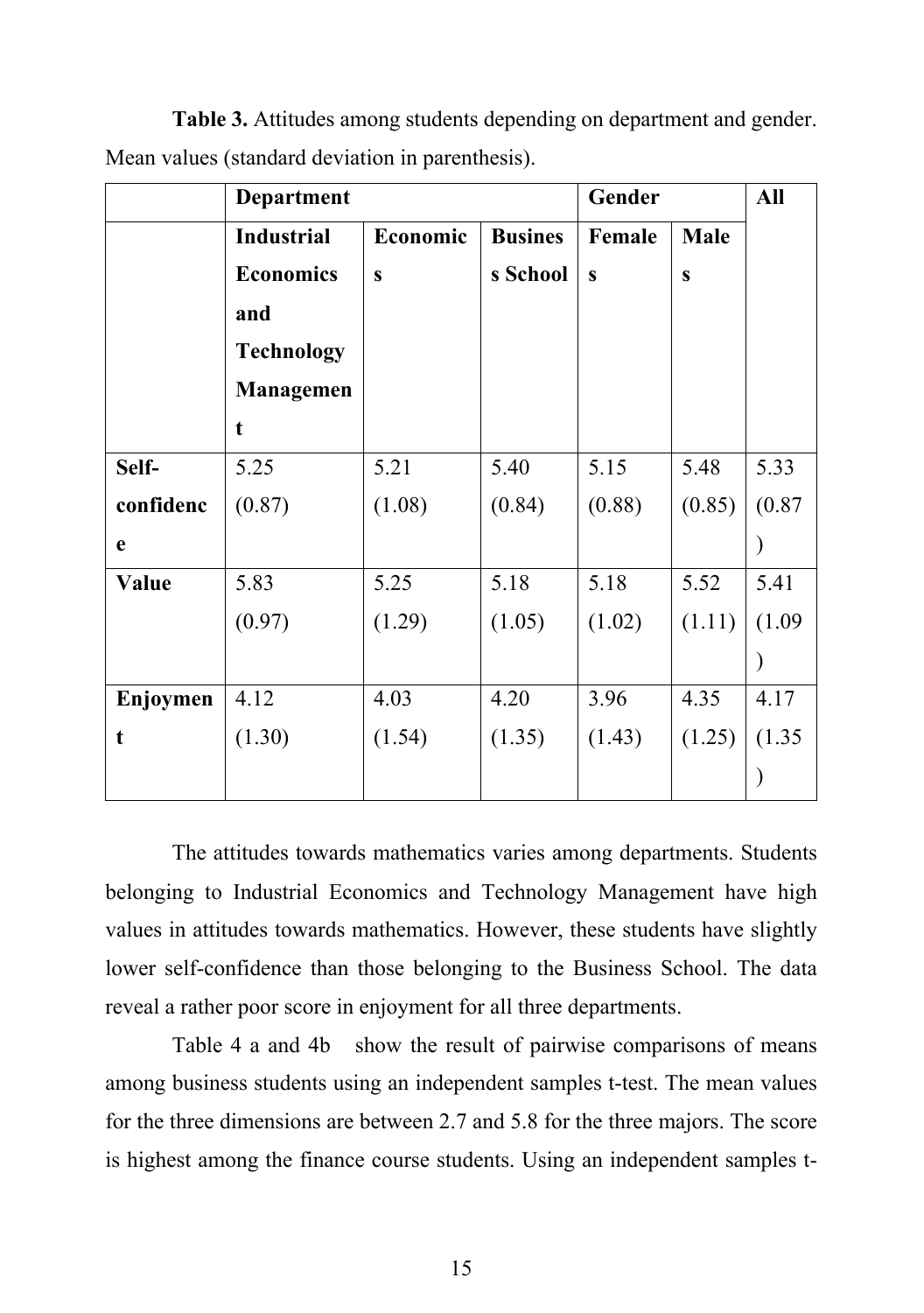test, there is a significantly higher score in self-confidence and value in mathematics than among those studying accounting and financial management. Students who have chosen non-quantitative courses have the lowest values in all three scales for measurement attitudes towards mathematics. Those students have poor enjoyment in mathematics and find mathematics less useful, having lower self-confidence than their fellow students. The difference is strongly significant for all three categories of pairwise comparison with students from other business courses (Table 4b).

**Table 4a.** Independent samples t-test (two-tailed) (Business School). Finance courses compared with other business courses (standard deviation in parenthesis).

|               | <b>Mean values</b> |                 |                   | <b>T-values</b>                                                       |
|---------------|--------------------|-----------------|-------------------|-----------------------------------------------------------------------|
|               | <b>Finance</b>     | <b>Other</b>    | <b>Difference</b> | (assuming<br>not<br>equal                                             |
|               | courses            | <b>business</b> |                   | variances)                                                            |
|               |                    | courses         |                   |                                                                       |
| Self-         | 5.71               | 5.35            | 0.35              | $2.22$ (**)                                                           |
| confidence    | (0.53)             | (0.90)          |                   |                                                                       |
| Value         | 5.48               | 5.16            | 0.32              | $1.72(*)$                                                             |
|               | (0.73)             | (1.10)          |                   |                                                                       |
| Enjoyment     | 4.49               | 4.39            | 0.10              | 0.39                                                                  |
|               | (1.14)             | (1.32)          |                   |                                                                       |
|               |                    |                 |                   | Notes: *, ** and *** denote significance at the 10%, 5% and 1% level, |
| respectively. |                    |                 |                   |                                                                       |

**Table 4b.** Independent samples t-test (two-tailed) (Business School). Non-quantitative compared with other business courses (standard deviation in parenthesis).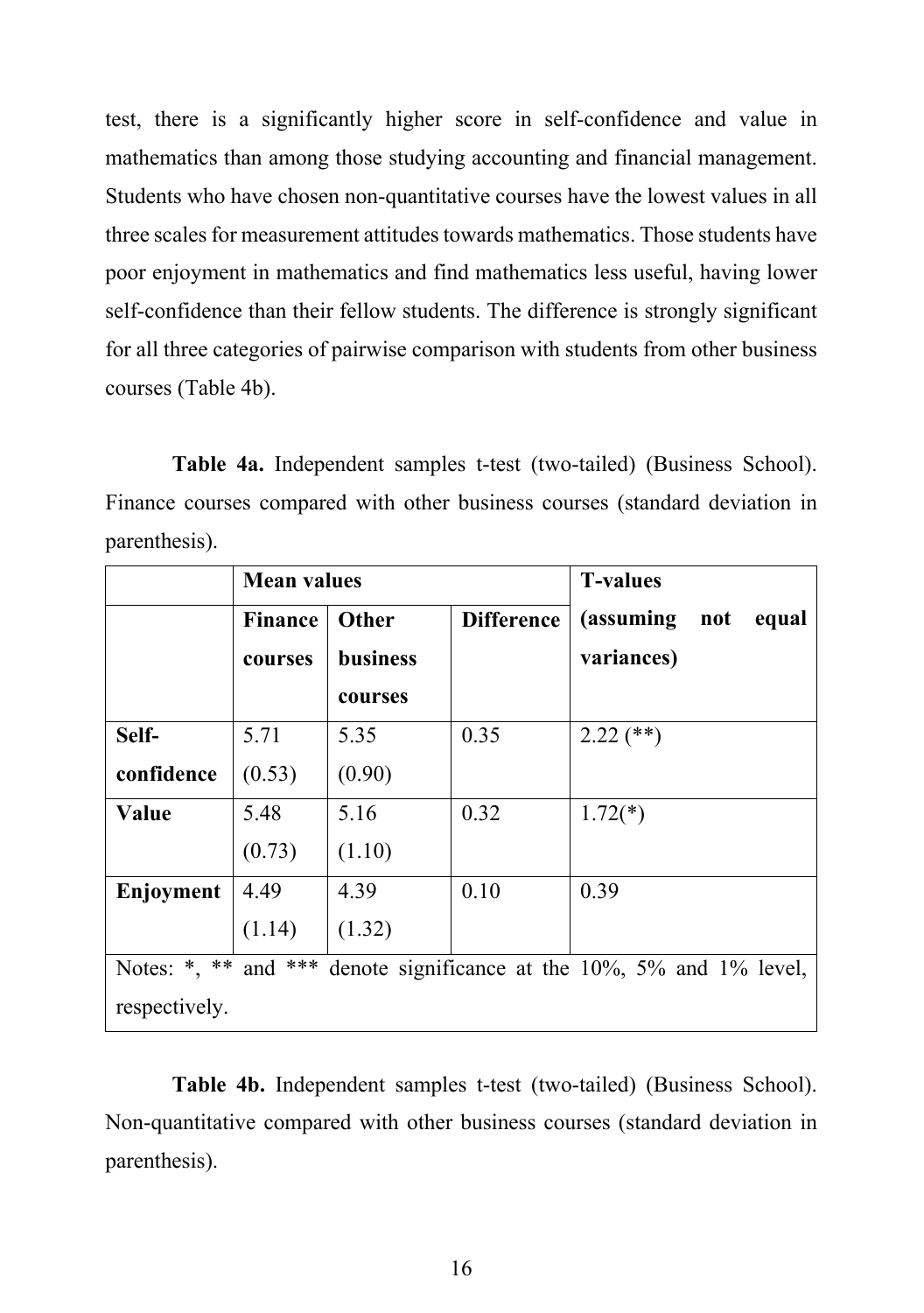|               | <b>Mean values</b> | <b>T-values</b> |                   |                                                                       |
|---------------|--------------------|-----------------|-------------------|-----------------------------------------------------------------------|
|               | Non-               | <b>Other</b>    | <b>Difference</b> | (assuming<br>not                                                      |
|               | quantitative       | <b>business</b> |                   | equal variances)                                                      |
|               | courses            | courses         |                   |                                                                       |
| Self-         | 4.73               | 5.35            | $-0.62$           | $-2.22$ (**)                                                          |
| confidence    | (1.03)             | (0.90)          |                   |                                                                       |
| Value         | 4.44               | 5.16            | $-0.72$           | $-2.25$ <sup>**</sup> )                                               |
|               | (1.30)             | (1.10)          |                   |                                                                       |
| Enjoyment     | 2.76               | 4.39            | $-1.62$           | $-5.07$ (***)                                                         |
|               | (1.09)             | (1.32)          |                   |                                                                       |
|               |                    |                 |                   | Notes: *, ** and *** denote significance at the 10%, 5% and 1% level, |
| respectively. |                    |                 |                   |                                                                       |

By using pairwise comparison one does not take into count how different factors affect the result simultaneously. By using binary logistic regression model one can find out more how attitudes towards mathematics will affect the choice of majors. The independent variables are gender, self-confidence, value and enjoyment of mathematics. In the model,  $\alpha_0$  is a constant, e denotes the stochastic error and  $\alpha_i$  is the regression coefficient. The chosen linear binary production function is:

 $Y_1 = \alpha_0 + \alpha_1 X_1 + \alpha_2 X_2 + \alpha_3 X_3 + \alpha_4 X_4 + e$ where:

Yi: Choice of majors at the faculty α0: Constant X1: Gender (F: 1, M:O).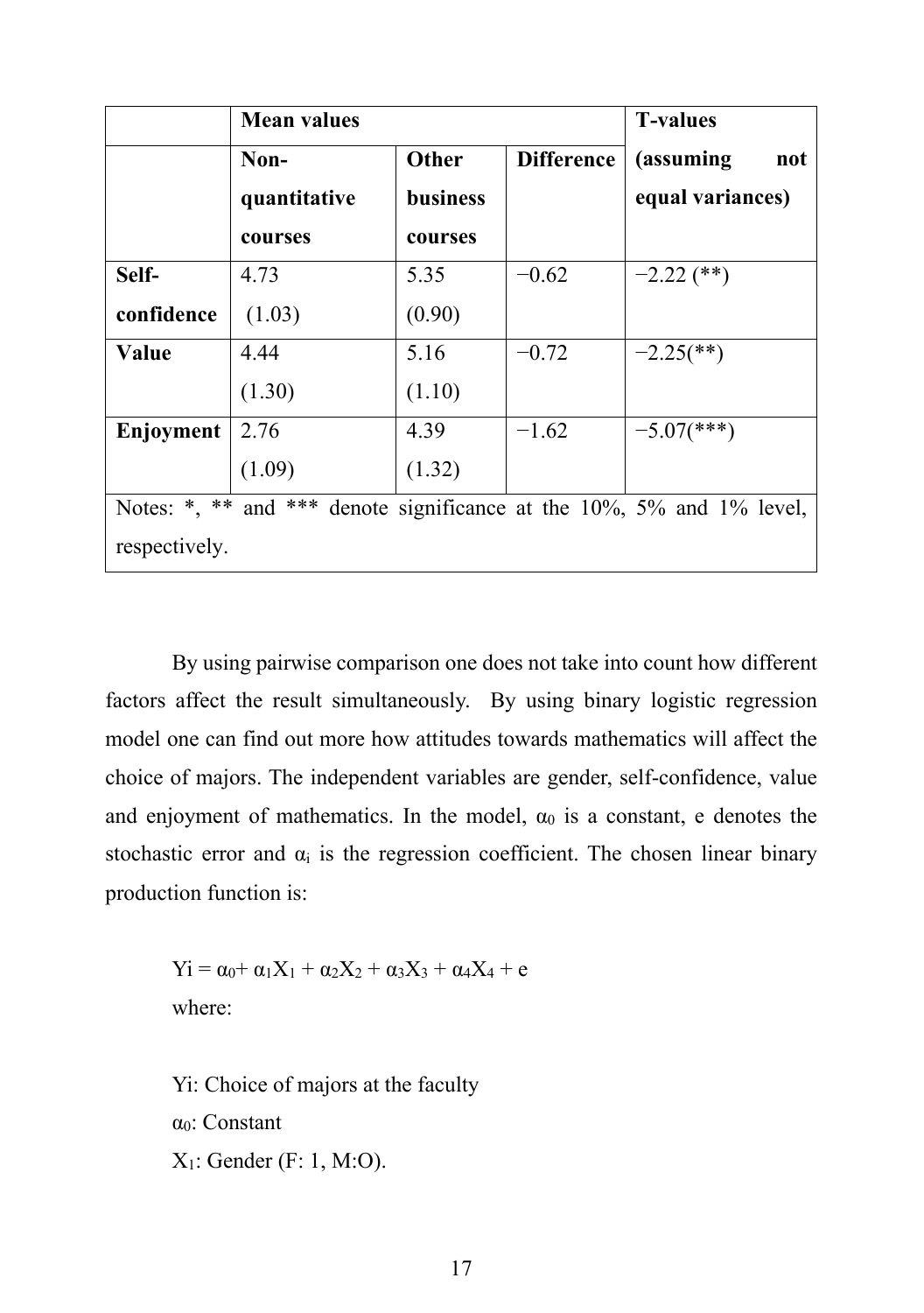X2: Mean value of self-confidence using a seven-point Likert score.

X3: Mean value of use of mathematics using a seven-point Likert score.

X4: Mean value of enjoyment of mathematics using a seven-point Likert score.

Binary logistic regression was selected since the dependent variable has only two values. The analysis is limited to:

a. Comparing students from the Department of Industrial Economics and Technology with students from other departments within the same faulty (1: students from Industrial Economics and Technology Management 0: students from other departments)

b. Comparing students from finance courses with other business courses (accounting, financial management) at the Business School (1: students from finance courses, 0: students from other business courses)

c. Comparing students from non-quantitative courses with other business courses at the Business School (1: students from finance courses, 0: students from other business courses).

By using multivariate data and including control variables in the model, it is possible to identify more clearly the relationship between attitudes, gender and choice of departments or subjects and examine the simultaneous connections. Tables 5 a-c present the results.

**Table 5a.** Result of the binary logistic regression. Dependent variable: students from the Department of Industrial Economics or from another department.

| Independent variable | Coef. B     | <b>WALD</b>  | Exp(B) |
|----------------------|-------------|--------------|--------|
|                      | (std. err.) |              |        |
| Constant             | $-2.51$     | $14.14$ (**) | 0.081  |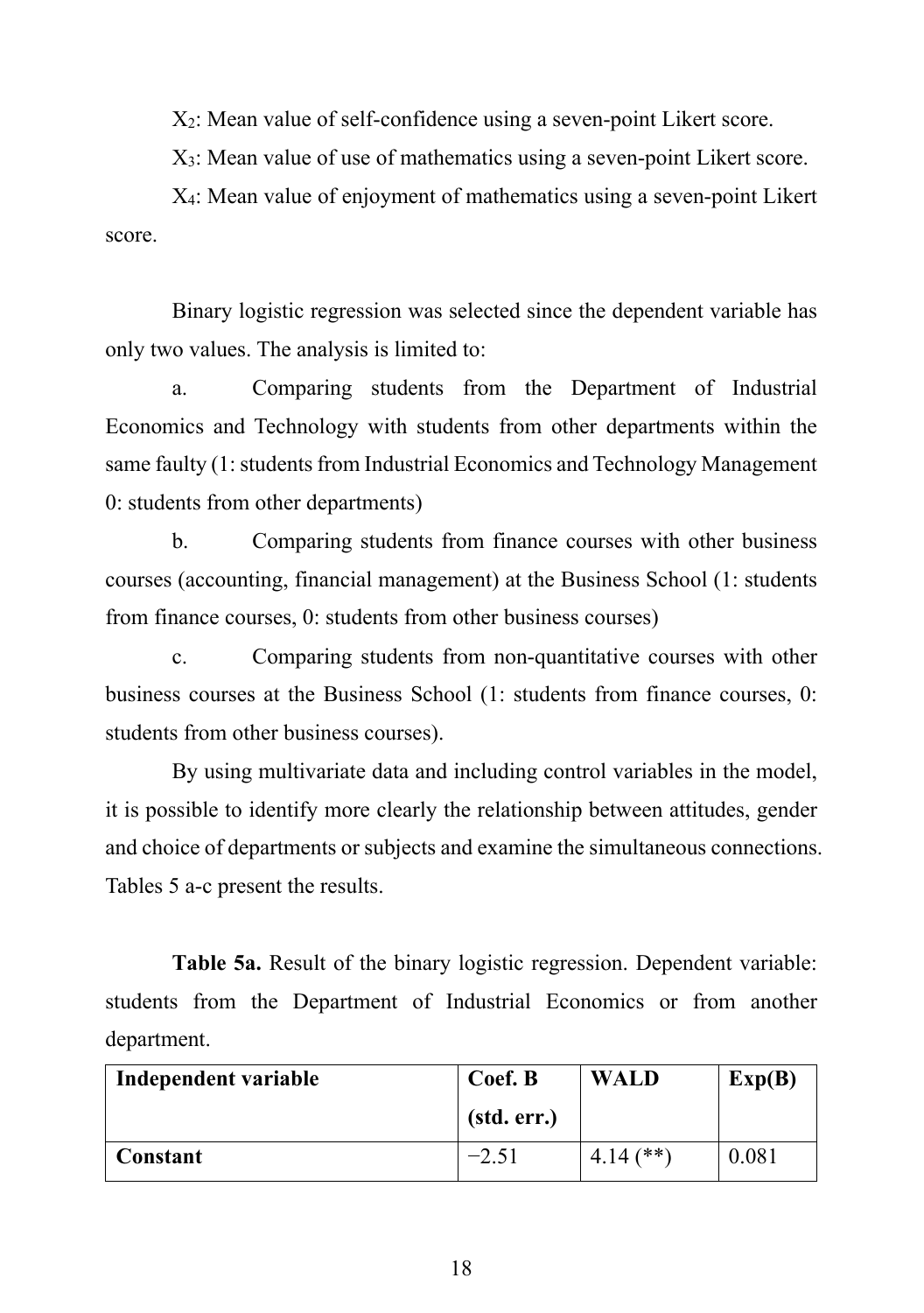|                                                                       | (1.24)  |               |      |  |  |  |
|-----------------------------------------------------------------------|---------|---------------|------|--|--|--|
| Gender                                                                | 0.32    | 1.14          | 1.38 |  |  |  |
|                                                                       | (0.30)  |               |      |  |  |  |
| Self-confidence in mathematics                                        | $-0.71$ | $7.58$ (***)  | 0.49 |  |  |  |
|                                                                       | (0.26)  |               |      |  |  |  |
| <b>Value of mathematics</b>                                           | 1.03    | $25.71$ (***) | 1.51 |  |  |  |
|                                                                       | (0.20)  |               |      |  |  |  |
| <b>Enjoyment of mathematics</b>                                       | $-0.06$ | 0.15          | 0.94 |  |  |  |
|                                                                       | (0.15)  |               |      |  |  |  |
|                                                                       |         |               |      |  |  |  |
| $R^2$ (Nagelkerke) = 0.21, N = 217                                    |         |               |      |  |  |  |
| Notes: *, ** and *** denote significance at the 10%, 5% and 1% level, |         |               |      |  |  |  |
| respectively.                                                         |         |               |      |  |  |  |

**Table 5b.** Result of the binary logistic regression. Dependent variable: students from finance or other business courses within the same department.

| Independent variable            | Coef. B     | <b>WALD</b> | Exp(B) |
|---------------------------------|-------------|-------------|--------|
|                                 | (std. err.) |             |        |
| Constant                        | $-3.52$     | $2.81$ (*)  | 0.30   |
|                                 | (2.10)      |             |        |
| Gender                          | $-1.23$     | $6.58$ (**) | 0.29   |
|                                 | (0.48)      |             |        |
| Self-confidence in mathematics  | 0.81        | 3.67 $(**)$ | 2.24   |
|                                 | (0.42)      |             |        |
| <b>Value of mathematics</b>     | 0.06        | 0.05        | 1.06   |
|                                 | (0.28)      |             |        |
| <b>Enjoyment of mathematics</b> | $-0.27$     | 0.97        | 0.79   |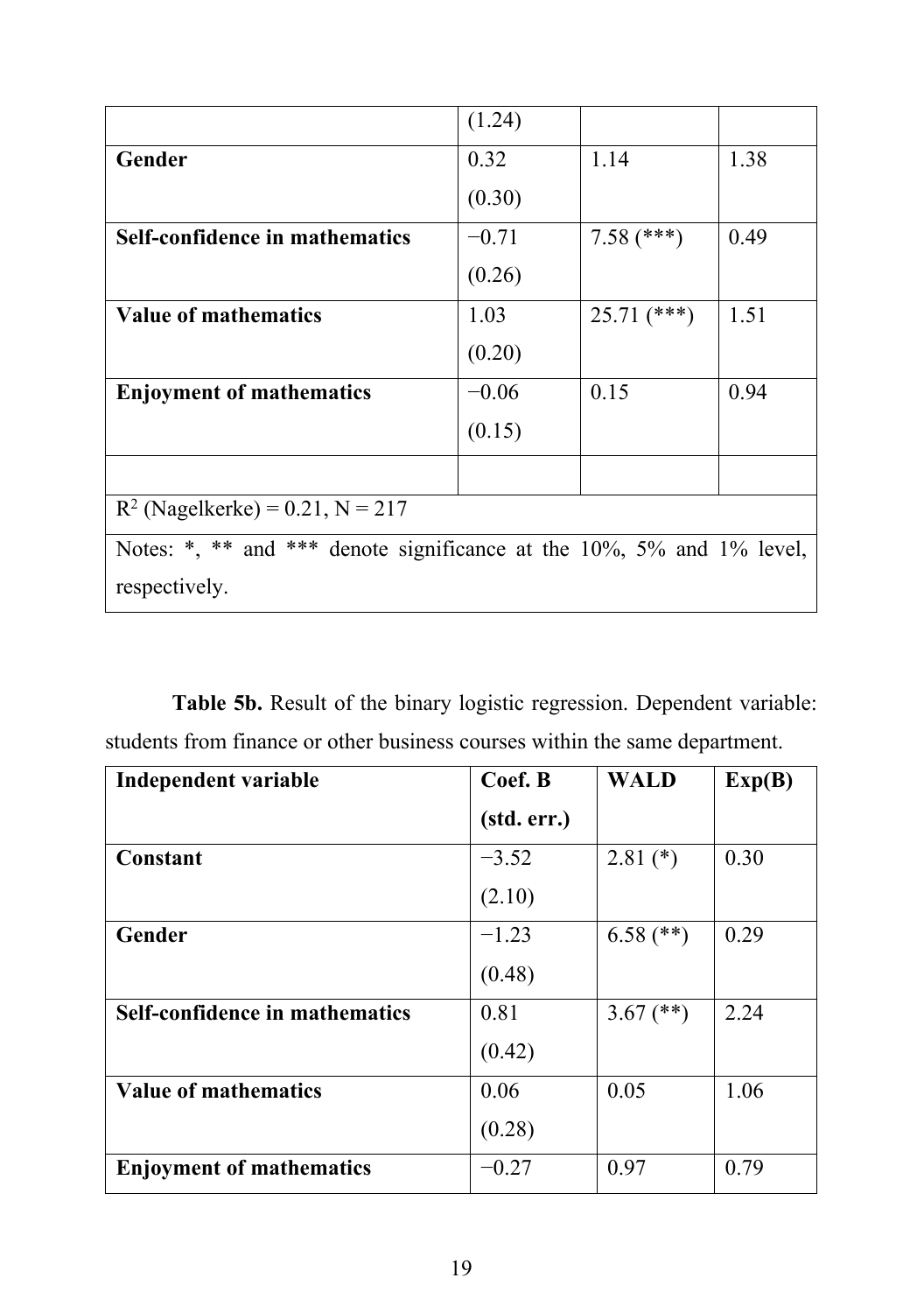|                                                                           | (0.24) |  |  |  |  |
|---------------------------------------------------------------------------|--------|--|--|--|--|
|                                                                           |        |  |  |  |  |
| $R^2$ (Nagelkerke) = 0.19, N = 94                                         |        |  |  |  |  |
| Notes: *, ** and *** denote significance at the $10\%$ , 5% and 1% level, |        |  |  |  |  |
| respectively.                                                             |        |  |  |  |  |

Table 5c. Result of the binary logistic regression. Dependent variable: students from non-quantitative or other business courses within the same department.

| Independent variable                                                  | Coef. B     | <b>WALD</b>  | Exp(B) |  |  |
|-----------------------------------------------------------------------|-------------|--------------|--------|--|--|
|                                                                       | (std. err.) |              |        |  |  |
| Constant                                                              | 1.90        | 0.89         | 6.71   |  |  |
|                                                                       | (2.02)      |              |        |  |  |
| Gender                                                                | 0.11        | 0.02         | 1.12   |  |  |
|                                                                       | (0.74)      |              |        |  |  |
| <b>Self-confidence in mathematics</b>                                 | 0.43        | 0.81         | 1.53   |  |  |
|                                                                       | (0.47)      |              |        |  |  |
| <b>Value of mathematics</b>                                           | $-0.31$     | 0.85         | 0.74   |  |  |
|                                                                       | (0.33)      |              |        |  |  |
| <b>Enjoyment of mathematics</b>                                       | $-1.06$     | $9.47$ (***) | 0.35   |  |  |
|                                                                       | (0.35)      |              |        |  |  |
|                                                                       |             |              |        |  |  |
| $R^2$ (Nagelkerke) = 0.36, N = 71                                     |             |              |        |  |  |
| Notes: *, ** and *** denote significance at the 10%, 5% and 1% level, |             |              |        |  |  |
| respectively.                                                         |             |              |        |  |  |

SPSS does not provide collinearity diagnostics in logistic regression. But one can get the VIF value by running a linear regression. The results were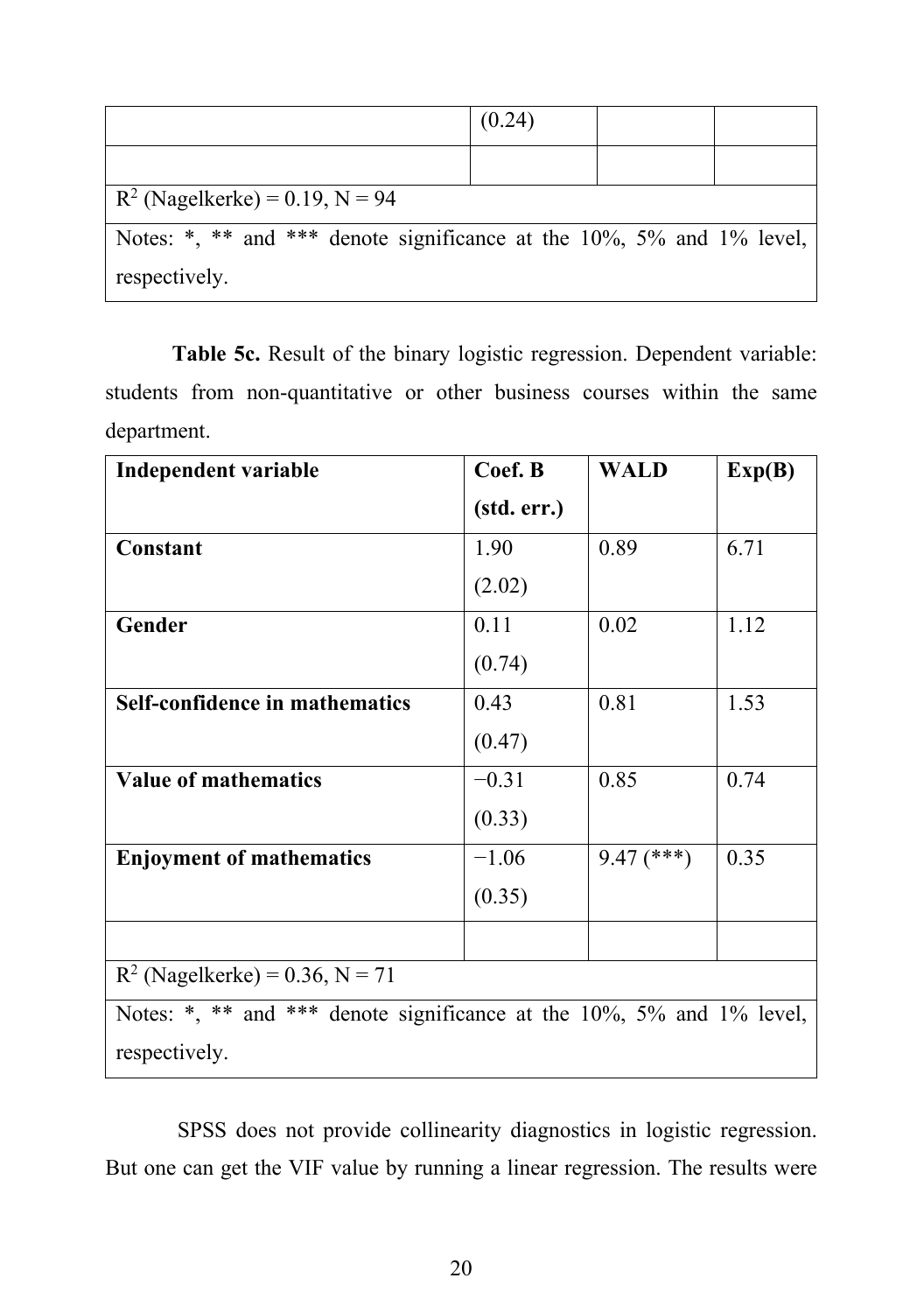VIF scores between 1.0 and 1.6. This means that multicollinearity is not regarded as a problem in this study.

The value of mathematics has a substantial positive effect for students belonging to Industrial Economics and Technology Management. Selfconfidence also has an impact on this choice, but it is significantly negative.

Pairwise comparisons show higher values for males than females for all the chosen measurements for attitudes towards mathematics (Using binary regression there is only a substantial gender effect in the selection of finance courses. In the choice of finance or other business courses, males tend to favour finance courses. Out of 40 students taking this course, 29 were males (72.5%).

Self-confidence is significantly positive for those choosing a finance major compared with other business courses (Table 5b). Enjoyment has a substantial negative influence on students selecting non-quantitative courses (compared with other business courses) (Table 5c).

#### **Discussion**

Although the whole sample is rather small, the results show clear trends. The development of an instrument for measuring attitudes towards mathematics using the factors self-confidence, value and enjoyment exploit questions used in international research. The data were adjusted to Norwegian conditions by constructing factor analysis. The scores of these unobserved values are correlated with the choice of pathways among business and economics students. Students' attitudes towards mathematics have an influence on their choice of study fields.

Students who find mathematics useful prefer to attend the department of Industrial Economics and Technology Management. There are homogenous students at the department of Industrial Economics and Technology Management. This area of study is a very popular field in Norway. To get access, one must have a top GPA score and a high level of skill in theoretical mathematics from upper secondary school. After graduation, the candidates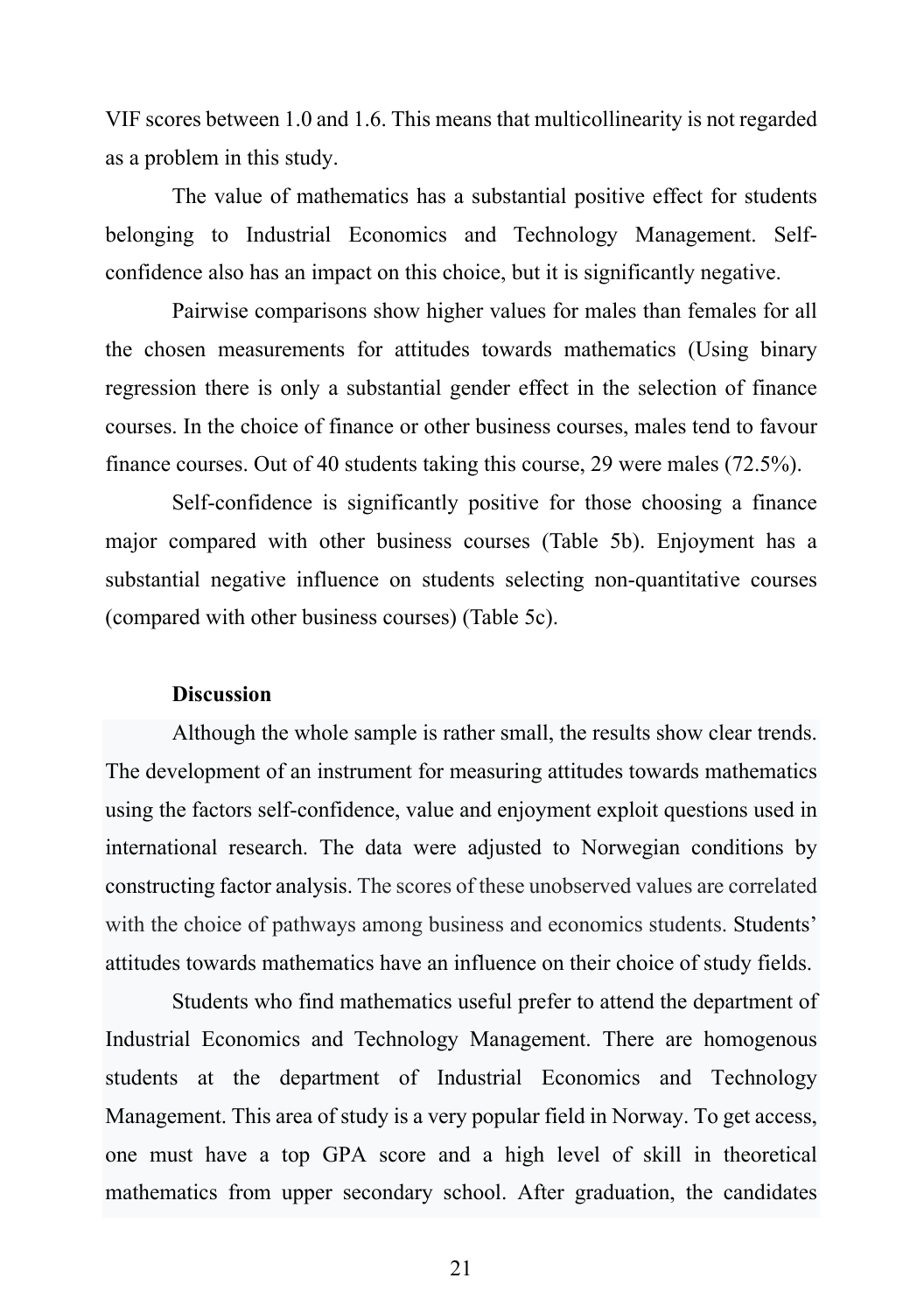obtain attractive jobs. Many of the courses are quantitatively orientated. Mathematics is an important tool for those students. One cannot pass this study without good qualifications and an interest in mathematics. The result in this research shows high scores in attitudes towards mathematics for those students. The binary regression model indicates that the value of mathematics has a substantial positive effect for those students. More surprising is that the selfconfidence in mathematics is negatively significant. Table 3 shows that the mean value among those students is slightly lower than among business students. One reason might be that the department of Industrial Economics and Technology Management is using more advanced and theoretical mathematics than the other two departments. The students might experience the content of mathematics as being difficult and challenging, which can lower their self-confidence in this area. Based on their experience and success in mathematics the attitude towards mathematics can change over time (Hyde et al.,1990). Another reason for this finding can be linked to different instructors and educational tools (Sonnert et al., 2015).

Splitting the data based on the choice of majors, there are some interesting results from the Business School.

The conclusion of this study confirms those of other studies. There is a selection based on attitudes towards mathematics. Those with high scores prefer finance courses, those with low scores choose non-quantitative courses (marketing, management), while those in the middle choose to take other business courses (accounting or finance management). This assortment is closely linked to the extent of use of mathematics and quantitative analysis. Mathematics is very relevant in financial courses (Alcock et al., 2008). Skills in mathematics are strongly related to success in those subjects. Therefore, students who are clever and interested in mathematics prefer this field. Students who find mathematics useful apply for mathematics-related studies (Federman, 2007; Watt, 2006). There is a connection between students' attitudes towards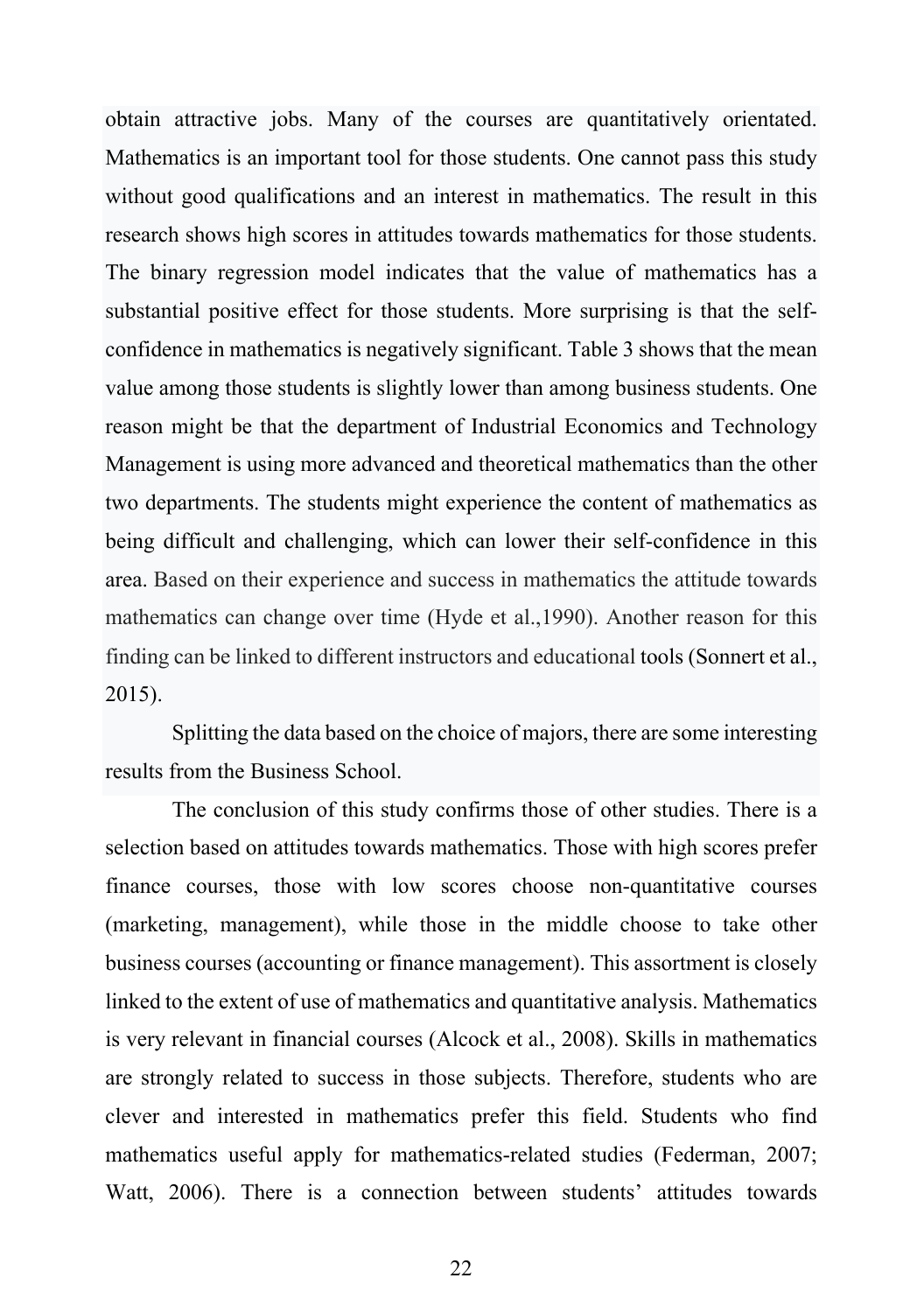mathematics (beliefs, values and self-concept) and the choice of mathematics and science for further studies (Simpkins et al., 2006). Students who enjoy mathematics and have high self-confidence are attracted to quantitative subjects. With high self-confidence in mathematics, those students can probably handle quantitative courses more easily. They think they can solve mathematical problems without hesitation and believe they can handle those challenges.

On the other hand, students with poor attitudes towards mathematics are likely to select areas with less mathematical content. They search for a way that does not involve too much mathematics (LeFevre et al., 1992). Students who are less comfortable using mathematics are likely to select non-quantitative majors (Brown et al., 2008; Worthington & Higgs, 2004). Our findings seem to confirm this. Attitude towards mathematics affects the choice of major among business students. Since a student's choice of major subject occurs during the second year of study, he (or she) has gained insight into his (or her) own skills. Students who do not enjoy mathematical analysis tend to choose marketing or management. In this way, they can minimise the use of mathematics at Business School. They are more likely to discourage the use of mathematical tools and the pleasure of using quantitative methods is limited. Even if they see the value of mathematics and that it could be important for their future careers, many might try to avoid mathematics (Anderson, 2007; Mutawah & Masooma, 2015).

Students who like business courses, but neither approve nor disapprove of mathematics choose other business courses. Their mean scores for all three measurements of attitudes towards mathematics lie between the scores for the finance courses group and the non-quantitative courses group.

The binary logistic regression model supports this conclusion. Compared with students selecting other business courses, self-confidence and value in mathematics have a substantial positive impact on those choosing finance courses, while enjoyment in mathematics is negatively significant for the group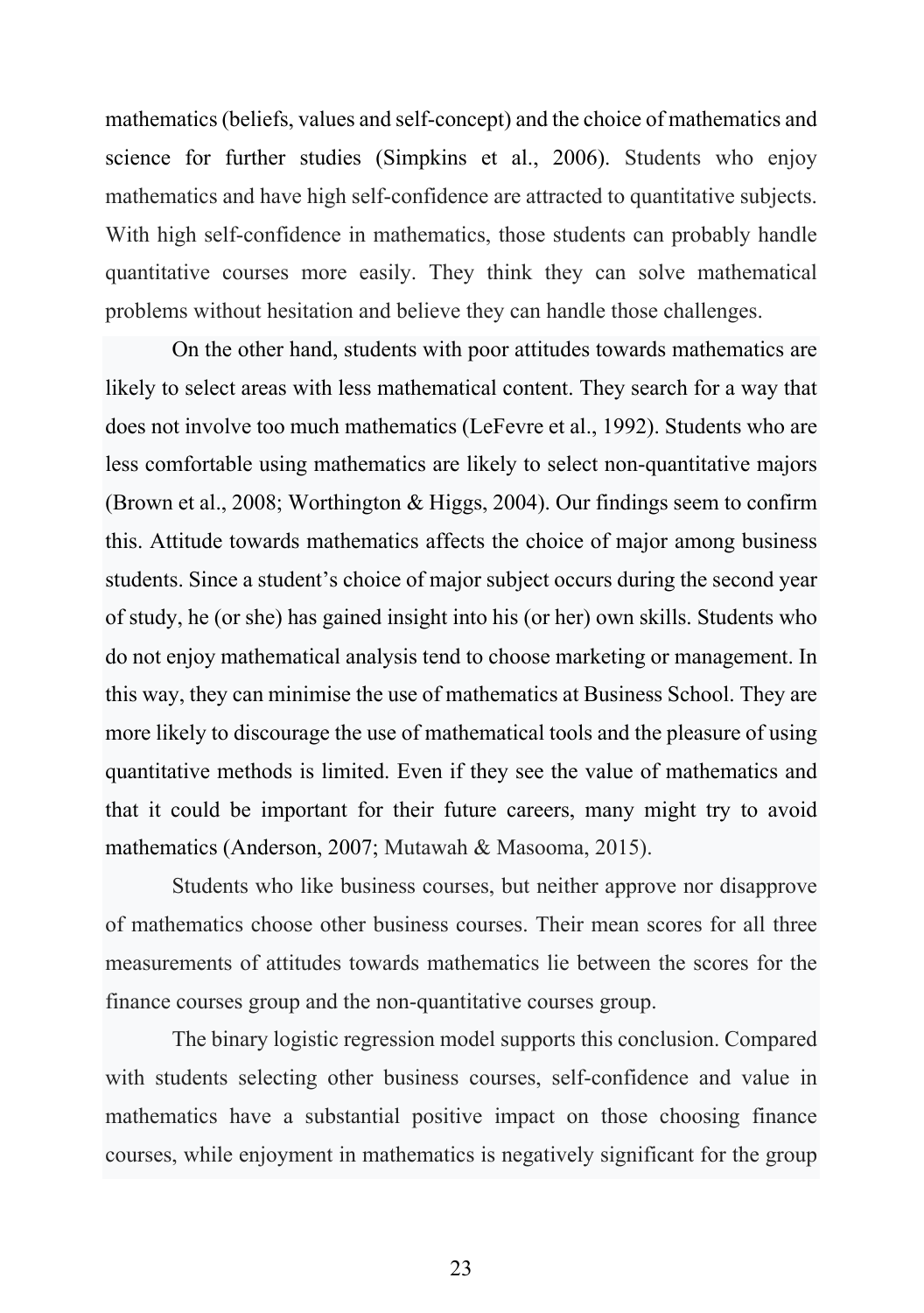of students choosing non-quantitative courses. Students with a lack of enjoyment in mathematics try to avoid using mathematics at Business School.

There is some gender effect in this study. Males achieve higher scores in all three factors measuring attitudes towards mathematic. This might explain why there is a significant gender effect in favour of males choosing the most mathematically orientated majors at Business School. The majority of the students attending finance courses are males.

The results from the Department of Economics indicate no clear direction. The scores are close to the average for the whole sample. The sample from the Department of Economics is quite small and one should therefore be careful when interpreting the data.

#### **Limitation**

In this study, the author did not consider other depended variables than attitudes towards mathematics and gender. The value of the R square is rather low. Obviously, other factors have an effect on students' choices. Several studies have identified those elements (Easterling & Smith, 2008; Riley & Collins, 2016).

## Conclusion and future research

This study shows there is a link between attitudes towards mathematics and the choice of study fields among economics and business students at a university in Norway. Attitudes towards mathematics can help to explain why students choose differently. Students at Business School are more heterogenous than those belonging to the other departments at the Faculty of Economics and Management.

Admittance to Business School is based on GPA scores from upper secondary school. Unlike the Department of Industrial Economics and Technology Management, there is no prerequisite level of skills in mathematics.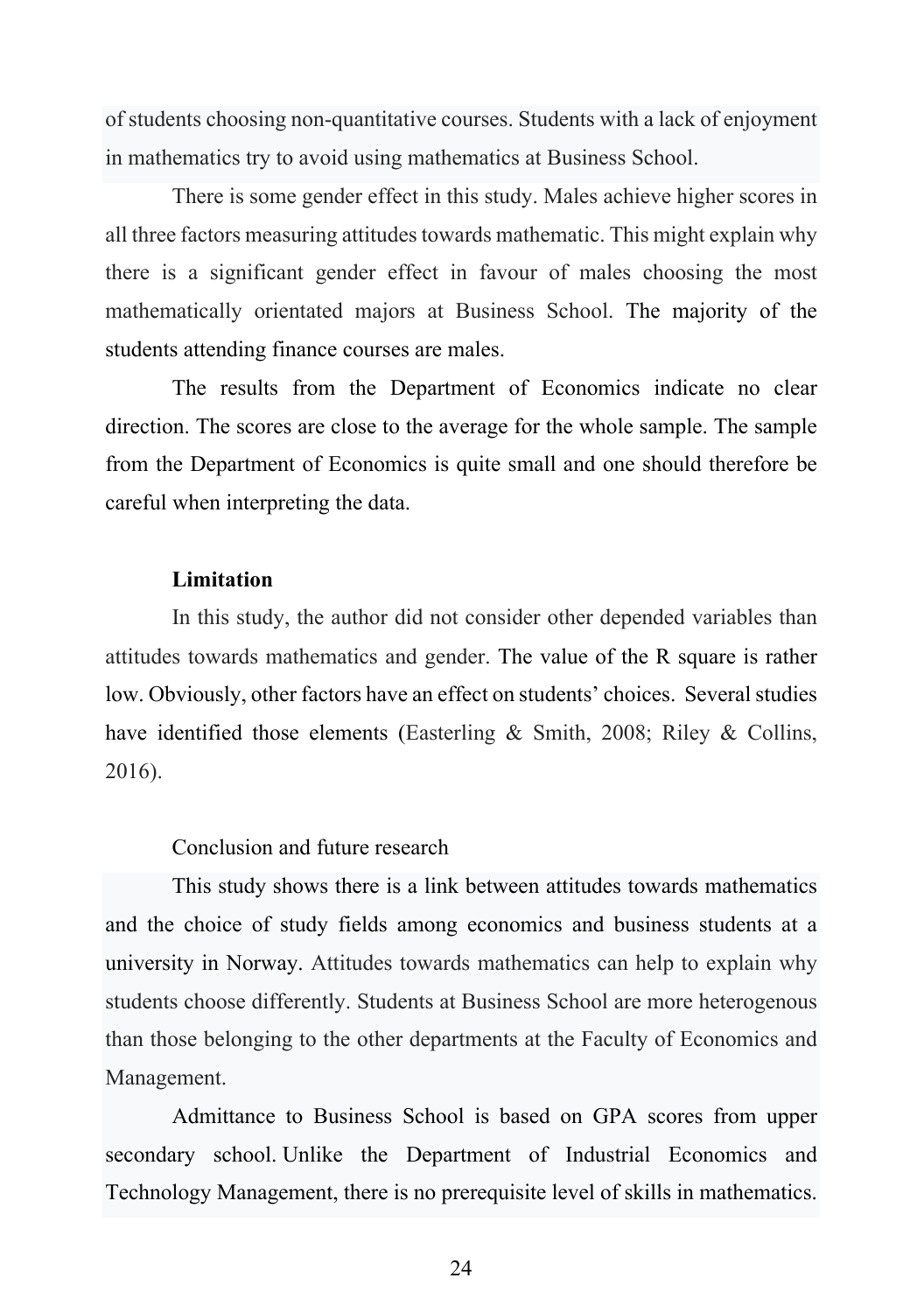The background in mathematics from upper secondary school varies. As long as the criterion for enrolment at Business School is unchanged, a heterogenous group of students can be expected. Therefore, it is important that the students can choose between different major subjects depending on interest, preferences and attitudes towards mathematics. For students with poor self-confidence and enjoyment in mathematics, non-quantitative courses help them complete their study programme. This must be taken into account in the further development of the study programme at business schools in Norway.

There are some options for further research. Instead of analyzing attitudes towards mathematics one could use the actual performance in business mathematics and evaluate if success in mathematics is a good predictor for selection of majors. An extension of this study is to consider other factors than attitudes towards mathematics that can influence the choice of majors like salary, career opportunities, job security etc. Another approach is to examine how the outcome in different courses depends on the attitudes towards mathematics.

#### **References**

Adelson, J. L., & McCoach, B. D. (2011). Development and psychometric properties of the math and me survey: Measuring third through sixth graders' attitudes towards mathematics. *Measurement and Evaluation in Counseling and Development,* 44(4), 225−247. doi:10.1177/0748175611418522

Alcock, J., Cockcroft, S., & Frank, F. (2008). Quantifying the advantage of secondary mathematics study for accounting and finance undergraduates. *Accounting & Finance*, 48, 697−718. doi:10.1111/j.1467-629X.2008.00261.

Anderson, V. (2007). An online survey to assess student anxiety and attitude response to six different mathematical problems. Launceston College and University of Tasmania. *Mathematics: Essential Research, Essential Practice*, 1, 93−102. doi:10.17140/goj-2-124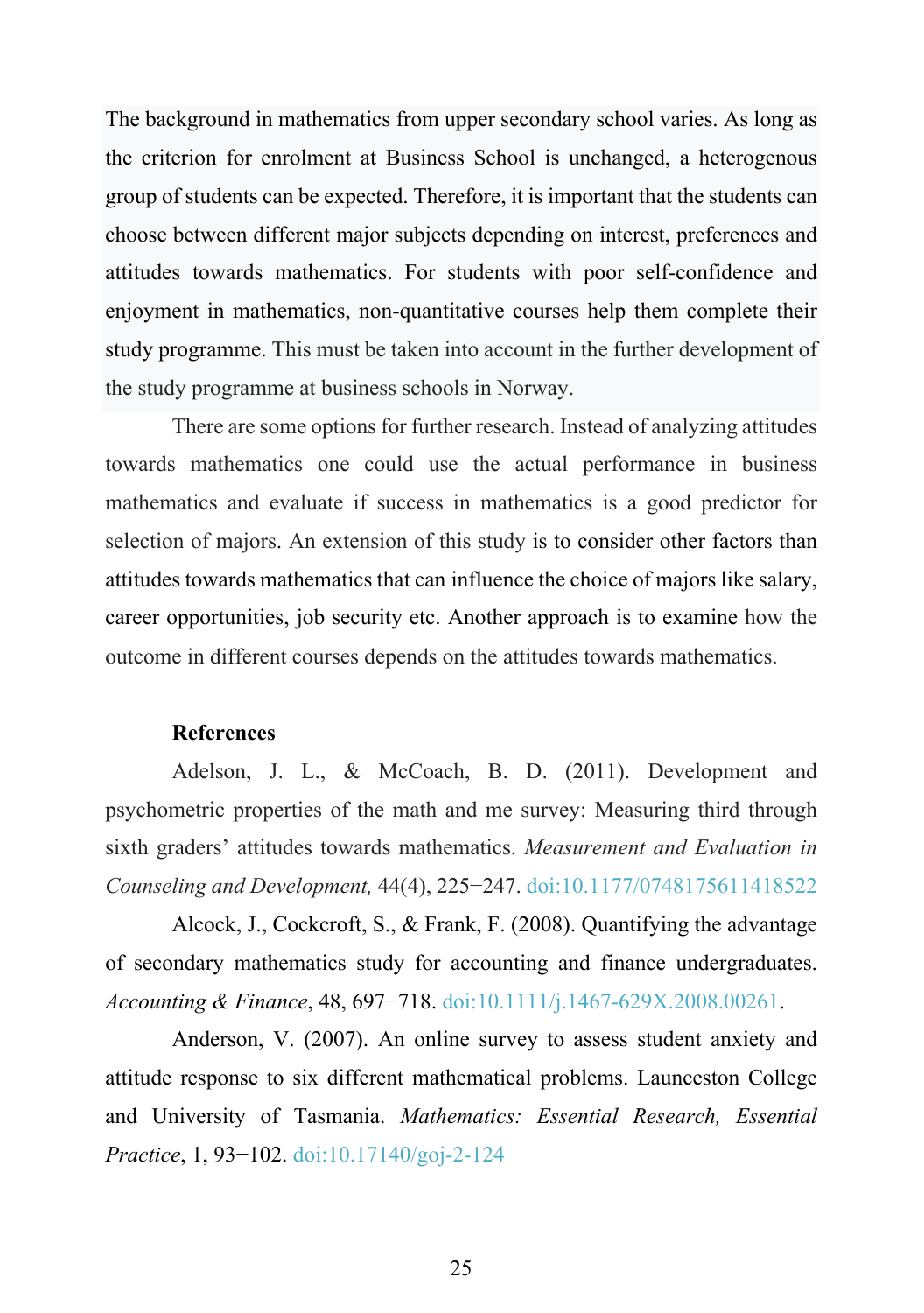Ashcraft, M. H. (2002). Math anxiety: Personal, educational and cognitive consequences*. Current Directions in Psychological Science*, 11, 181– 185. doi:10.1111/1467-8721.00196

Bonesrønning, H., & Opstad, L. (2015). Can student effort be manipulated? Does it matter? *Applied Economics*, 47(1)5, 1511−1524. doi:10.1080/00036846.2014.9979

Brown, M., Brown, P., & Bibby, T. (2008). "I would rather die": Reasons given by 16-year-olds for not continuing their study of mathematics. *Research in Mathematics Education*, 10(1), 3–18. doi:10.1080/14794800801915814

Champion, J., Parker, F., Mendoza-Spencer, B., & Wheeler, A. (2011). COLLEGE ALGEBRA STUDENTS'ATTITUDES TOWARD MATHEMATICS IN THEIR CAREERS. *International Journal of Science and Mathematics Education*, *9*(5), 1093-1110. doi:10.1007/s10763-010-9246-z

Easterling, D. S., & Smith, K. (2008). A factor-analytic investigation of students' perceptions regarding purpose, choice of major, and future work. *Journal of College and Character*, *10*(2). doi:10.2202/1940-1639.1072

Federman, M. (2007). State graduation requirements, high school course taking, and choosing a technical college major. *BE Journal of Economic Analysis & Policy*, 7(1). doi:10.2202/1935-1682.1521

Frenzel, A. C., Pekrun, R., & Goetz, T. (2007). Girls and mathematics— A "hopeless" issue? A control-value approach to gender differences in emotions towards mathematics. *European Journal of Psychology of Education*, 22(4), 497. doi:10.1007/bf03173468

Guy, G. M., Cornick, J., & Beckford, I. (2015). More than math: On the affective domain in developmental mathematics. *International Journal for the Scholarship of Teaching and Learning*, 9(2), 7. doi:10.20429/ijsotl.2015.090207

Hine, G. (2019). Reasons why I didn't enrol in a higher-level mathematics course: Listening to the voice of Australian senior secondary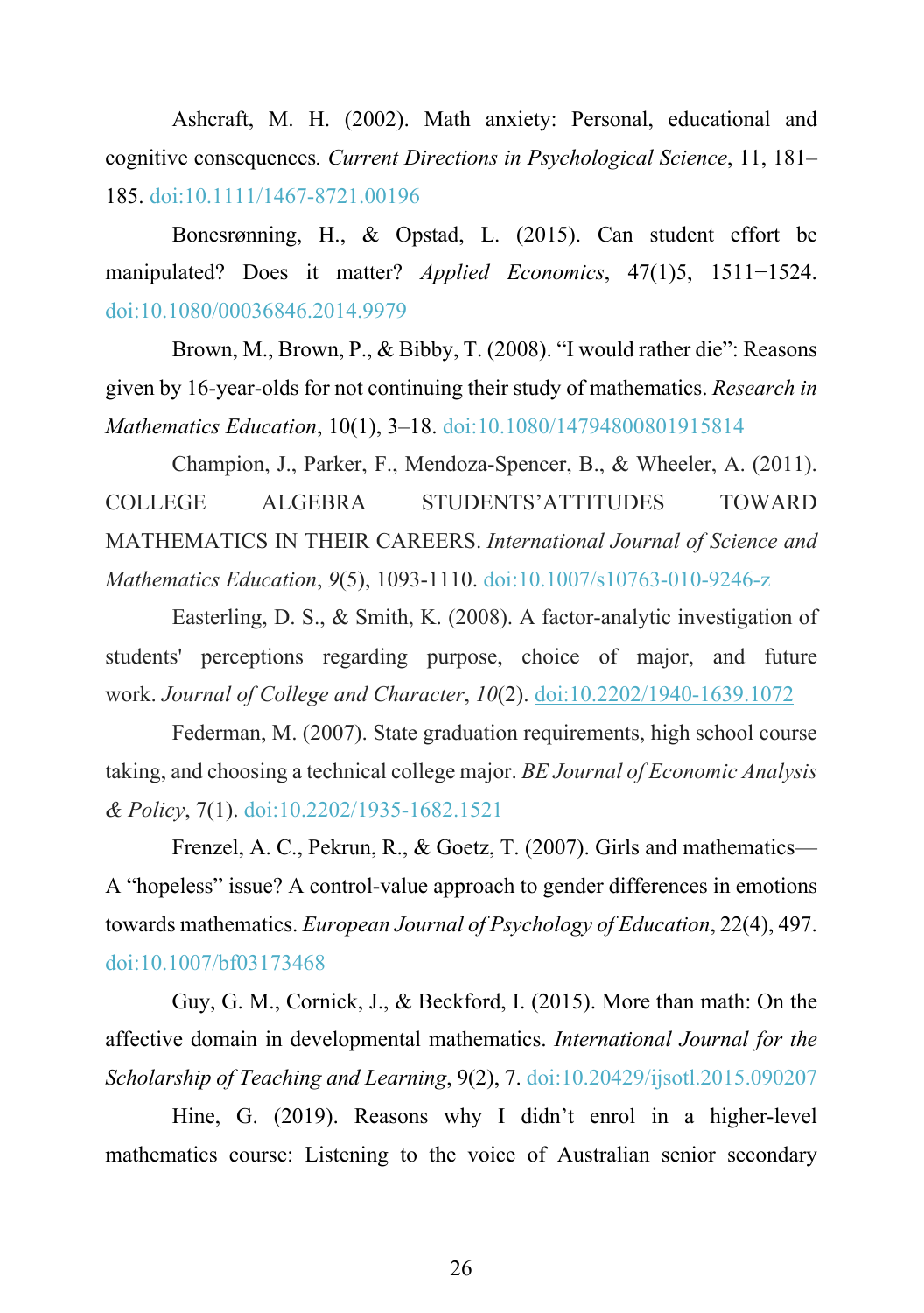students. *Research in Mathematics Education*, 1-19. doi:10.1080/14794802.2019.1599998

Huang, Yun-Chen, & Shu-Hui, Lin (2015). Development and validation of an inventory for measuring student attitudes toward calculus. *Measurement and Evaluation in Counseling and development*, 48(2), 109−123. doi:10.1177/0748175614563314

Hyde, J. S., Fennema, E., Ryan, M., Frost, L. A., & Hopp, C. (1990). Gender comparisons of mathematical attitudes and affect: A meta-analysis. Psychology of women quarterly. *Psychology of Women*, 14(3), 299−324. doi.10.1111/j.1471-6402.1990.tb00022. $x^1$ 

Kiwanuka, H. N., Van Damme, J., Van Den Noortgate, W., Nkafu Anumendem, D., Vanlaar, G., Reynolds, C., & Namusisi, S. (2017). How do student and classroom characteristics affect attitude toward mathematics? A multivariate multilevel analysis. *School Effectiveness and School Improvement*, 28(1), 1-21. doi:10.1080/09243453.2016.1201123

Kükey, E., Tutak, T., & Aslaner, R. (2019). A Review Of Studies On Mathematical Thinking In Turkey. *Social Sciences and Education Research Review Volume 6, Issue 1, 2019*, 30.

Larson, L. M., Wu, T., Bailey, D. C., Borgen, F. H., & Gasser, C. E. (2010). Male and female college students' college majors: The contribution of basic vocational confidence and interests. *Journal of Career Assessment*, 18, 16– 33. doi:10.1016/j.jvb.2009.10.007

Lim, S. Y., & Chapman, E. (2013). Development of a short form of the attitudes toward mathematics inventory. *Educational Studies in Mathematics*, 82(1), 145–164.

LeFevre, J., Kulak, A. G., & Heymans, S. L. (1992). Factors influencing the selection of university majors varying in mathematical content. *Canadian Journal of Behavioral Science*, 24(3), 276. doi:10.1037/h0078742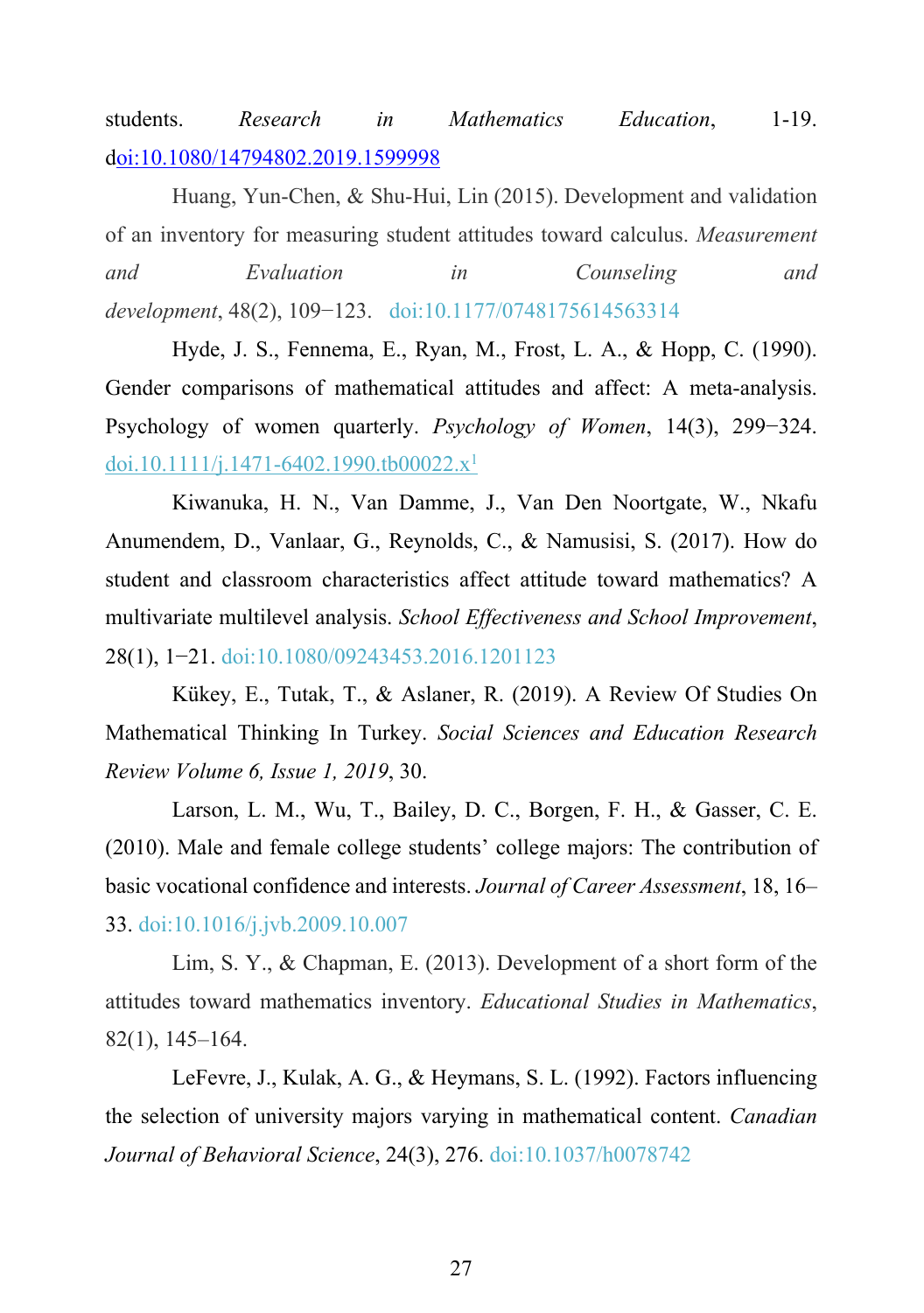Mohd, N., Mahmood, T. F. P. T., & Ismail, M.N. (2011). Factors that influence students in mathematics achievement. *International Journal of Academic Research*, 3(3), 49–54. doi:10.1109/cssr.2010.5773905

Morsanyi, K., Cheallaigh, N. N., & Ackerman, R. (2019). Mathematics Anxiety and Metacognitive Processes: Proposal for a New Line of Inquiry. *Psihologijske teme*, *28*(1), 147-169. doi:10.31820/pt.28.1.8

Mutawah, A., & Masooma. A. (2015). The influence of mathematics anxiety in middle and high school students math achievement. *International Education Studies*, 8(11), 239–252. doi:10.5539/ies.v8n11p239

Murray, S. (2011). Declining participation in post-compulsory secondary school mathematics: Students' views of and solutions to the problem. *Research in Mathematics Education*, 13(3), 269−285. doi:10.1080/14794802.2011.624731

Musu-Gillette, L. E., Wigfield, A., Harring, J. R., & Eccles, J. S. (2015). Trajectories of change in students' self-concepts of ability and values in math and college major choice. *Educational Research and Evaluation*, *21*(4), 343- 370. doi:10.1080/13803611.2015.1057161

Núñez-Peña, M. I., Suarez-Pellicioni, M., & Bono, R. (2013). Effects of math anxiety on student success in higher education. *International Journal of Education Research*, 58, 36–43. doi:10.1016/j.ijer.2012.12.004

Opstad, L. (2018). Success in business studies and mathematical background: the case of Norway. *Journal of Applied Research in Higher Education*, *10*(3), 399-408. doi:10.1108/JARHE-11-2017-0136

Recber, S., Isiksal, M., & Koç, Y. (2018). Investigating self-efficacy, anxiety, attitudes and mathematics achievement regarding gender and school type. *Anales de Psicología/Annals of Psychology*, *34*(1), 41-51 doi:10.6018/analesps.34.1.229571

Riley, J. M., & Collins, J. D. (2016). Academic Major Decidedness: A Study of First-Generation and Non-First Generation Undergraduate Business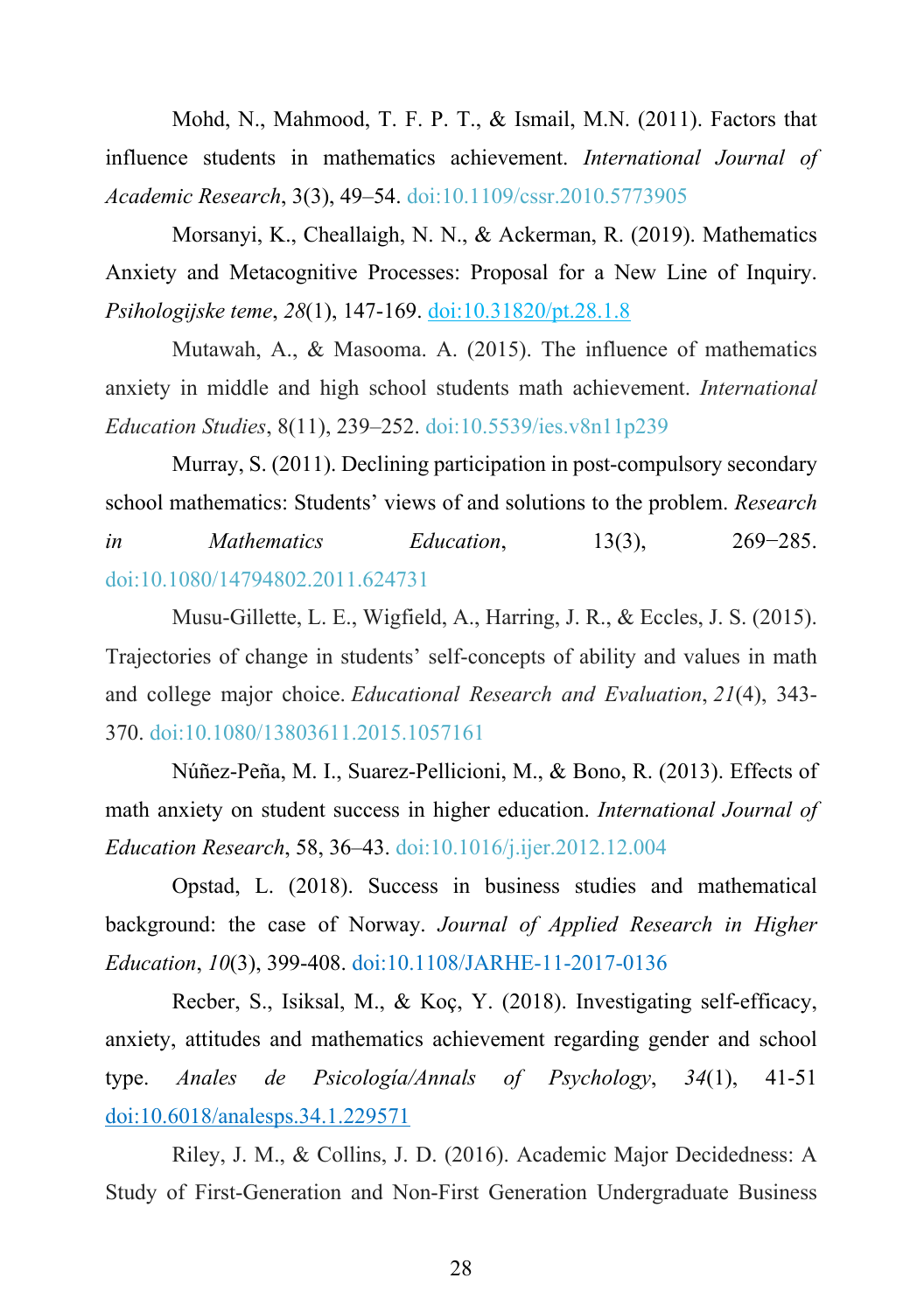Students. *International Journal of Information Systems and Social Change (IJISSC)*, *7*(2), 47-62. doi:10.4018/ijissc.2016040103

Sheffield, D., & Hunt, T. (2006). How does anxiety influence maths performance and what can we do about it? Available at: http://journals.heacademy.ac.uk/, doi:10.11120/msor.2006.06040019

Simpkins, S. D., Davis-Kean, P. E., & Eccles, J. S. (2006). Math and science motivation: A longitudinal examination of the links between choices and beliefs. *Developmental Psychology*, 42(1), 70. doi:10.1037/0012-1649.42.1.70

Sonnert, G., Sadler, P. M., Sadler, S. M., & Bressoud, D. M. (2015). The impact of instructor pedagogy on college calculus students' attitude toward mathematics. *International Journal of Mathematical Education in Science and Technology*, 46(3), 370–387. doi:10.1080/0020739x.2014.979898

Sundre, D., Barry, C., Gynnild, V., & Tangen Ostgard, E. (2012). Motivation for achievement and attitudes toward mathematics instruction in a required calculus course at the Norwegian University of Science and Technology. *Numeracy*, 5(1), 4. doi:10.5038/1936-4660.5.1.4

Tapia, M., & Marsh, II, G. E. (2004). An instrument to measure mathematics attitudes. *Academic Exchange Quarterly*, 16. *Academic OneFile*. Available at: https://link.galegroup.com/apps/doc/A121714083/AONE? u=googlescholar&sid=AONE&xid=abd79c72. Accessed 18 Feb. 2019.

Watt, H. M. G. (2006). The role of motivation in gendered educational and occupational trajectories related to maths. Educational Research and Evaluation, 12, 305–322. doi:10.1080/13803610600765562

Wilkins, J. L., & Ma, X. (2003). Modeling change in student attitude toward and beliefs about mathematics. *The Journal of Educational Research*, 97(1), 52–63. doi:10.1080/00220670309596628

Worthington, A., & Higgs, H. (2004). Factors explaining the choice of an economics major: The role of student characteristics, personality and perceptions